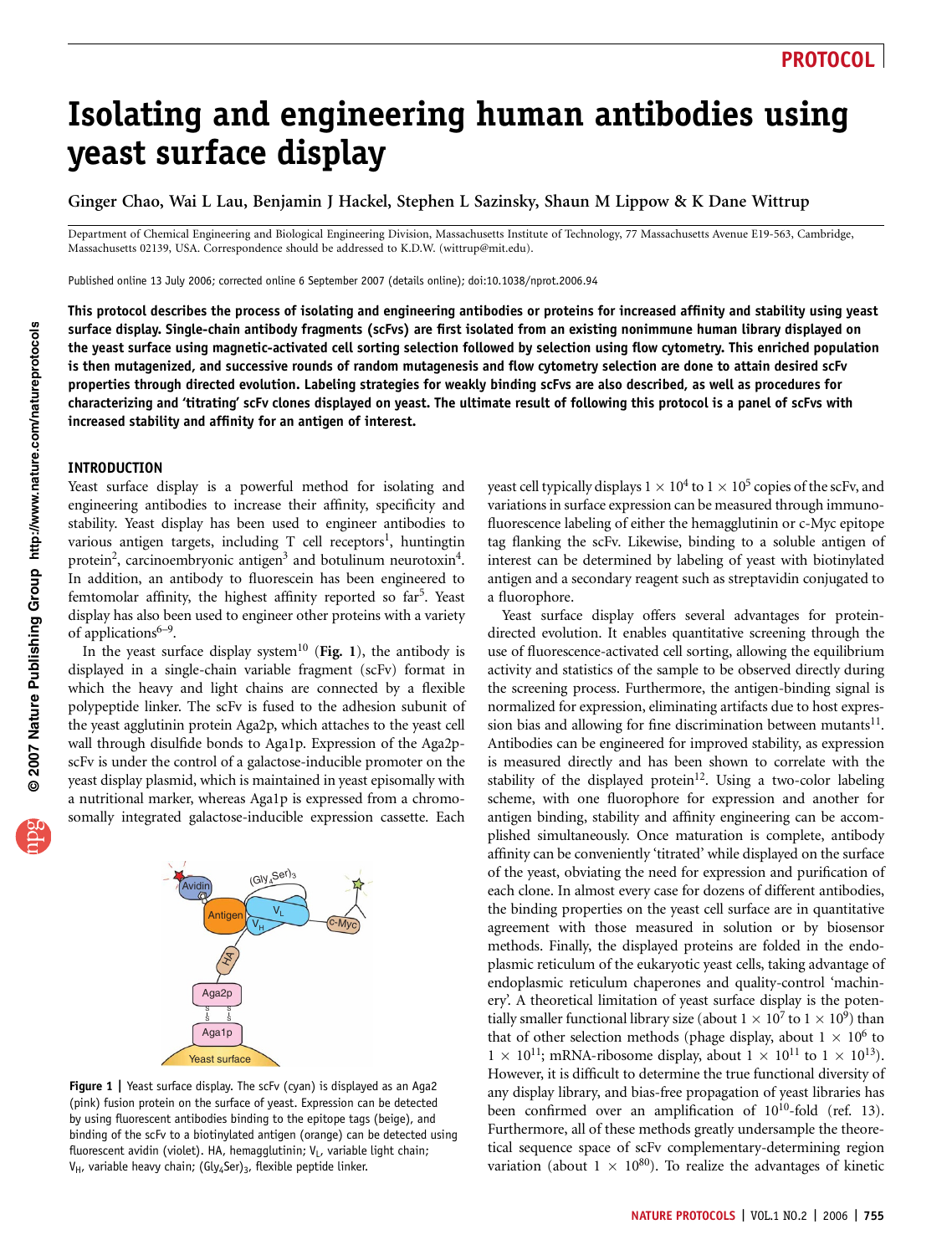screening and expression normalization, yeast surface display also requires more complex equipment than other display methods. Various technologies for screening recombinant antibody libraries and their relative strengths and weaknesses have been reviewed<sup>14</sup>.

Although antibodies can be displayed on yeast in an Fab format<sup>15,16</sup>, the protocol presented here details the isolation and subsequent engineering of scFvs starting from an existing nonimmune human scFv library<sup>13</sup>. As this library is derived from fully human antibody sequences, the isolated scFvs are potentially suitable for therapeutic development. Once initial candidate scFvs are isolated from this library, directed evolution can be used to obtain scFvs with improved properties, if desired, through several rounds of random mutagenesis and screening. This protocol is also applicable to engineering a previously obtained scFv clone or any protein that can be displayed by yeast for improved binding to a soluble species. If soluble antigen is not available, yeast-displayed scFvs can be 'panned' against mammalian cell monolayers<sup>17</sup> or incubated with mammalian cells in solution and separated by density centrifugation<sup>18</sup>, both of which are beyond the scope of this protocol. Although yeast surface display procedures have been described in detail before<sup>19–21</sup>, this work includes updated protocols and new methods, as well as a more comprehensive view of the entire antibody isolation and engineering process.

We have provided an outline of the procedure for isolating, engineering and characterizing scFvs against an antigen of interest using yeast surface display (Fig. 2). As typical flow cytometry apparatuses can sort  $1 \times 10^7$  to  $1 \times 10^8$  cells per hour, magneticactivated cell sorting (MACS) must first be used to reduce the size of the library from  $1 \times 10^9$  to about  $1 \times 10^7$  unique clones (Steps 1–9). The MidiMACS separation protocol described here is adapted from that published by Feldhaus and Siegel<sup>20,22</sup>, and an alternative option using Dynal magnetic beads has also been described $^{23}$ . If MACS equipment is unavailable, polystyrene or agarose beads conjugated to either the antigen of interest or streptavidin can also be used for initial rounds of sorting in a column format (optimal conditions for a given system should be determined by the user). Steps 11–20 outline a general protocol for labeling yeast cells with fluorescent reagents. This same protocol is used to analyze the display level of the MACS-sorted population (Step 10), to label cell populations for sorting by flow cytometry (Step 21) and to analyze flow cytometry–sorted cell populations (Step 26). Once the MACS-sorted population has been analyzed to ensure scFv expression, the population is further enriched using flow cytometry (Steps 21–25). If the yeast population does not seem to be enriching for antigen binders, a streptavidin preloading protocol (Box 1) can be used to increase the antigen avidity and thus the chances of successful enrichment. Next, the flow cytometry–sorted population is analyzed (Steps 26–28). Once it is determined that the scFvs are specific for the antigen of interest, they are engineered for increased affinity and/or stability using random mutagenesis through error-prone PCR with nucleotide



**Figure 2** | The antibody isolation and engineering process.

analogs (Steps  $29-35$ )<sup>24</sup>. This mutagenesis protocol is preferred because it allows control of the mutation frequency by alteration of the number of PCR cycles and yields both transition and transversion mutations. Other methods of generating diversity, such as DNA shuffling25,26, are also compatible with the yeast display system, and additional methods of introducing library diversity have been reviewed<sup>27</sup>. For engineering a single scFv or protein sequence, the DNA of interest must first be cloned into a yeast surface display vector, and then the protocol can be followed beginning at Step 29.

The mutagenized yeast library is created by transformation of yeast with linearized vector and the error-prone PCR product, and in vivo homologous recombination occurs between the vector and PCR insert to generate the display plasmid. The protocol for yeast transformation by electroporation described in Steps 36–48 has been adapted from that published by Meilhoc et al.<sup>28</sup>. As the PCR insertion products are also homologous to each other, additional recombination events occur between inserts and lead to greater library diversity<sup>26</sup>. If electroporation equipment is unavailable, the yeast can also be transformed using lithium acetate, which may yield slightly lower transformation efficiencies<sup>29</sup>. Rounds of mutagenesis followed by flow cytometry sorting are done until the scFv population reaches the desired property. Finally, individual clones of the population are characterized in depth by titration of scFvs displayed on the yeast surface (Steps 51–63). This protocol is similar to the general protocol for labeling yeast cells described in Steps 11–20.

### MATERIALS

- .Yeast strain EBY100 (Invitrogen, cat. no. C839-00; strain information, Supplementary Methods online)<br>
Yeast display vector pYD1 (Invitrogen, cat. no. V835-01) or pCTCON2
- (available by request; plasmid map, Supplementary Fig. 1 online), if engineering a single clone
- .PBSM and PBSF buffer (see REAGENT SETUP)

REAGENTS

<sup>.</sup>Nonimmune human scFv yeast library (available by request from Pacific Northwest National Laboratories at http://www.sysbio.org/dataresources/ singlechain.stm)

<sup>.</sup>SDCAA media and plates; SGCAA media (see REAGENT SETUP)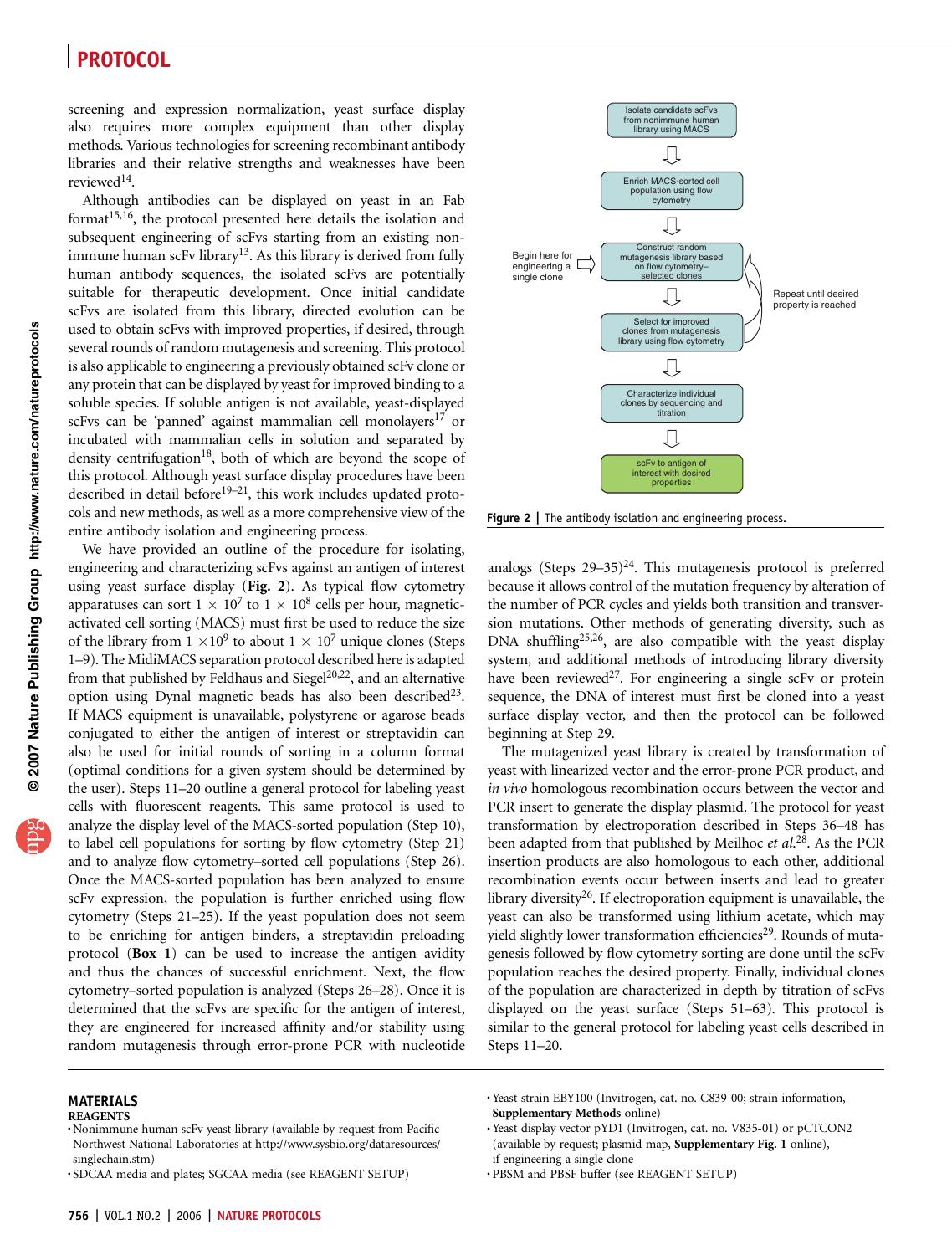# BOX 1 | OPTIONAL PROTOCOL FOR STREPTAVIDIN PRELOADING TO INCREASE ANTIGEN AVIDITY

This protocol is useful for isolating weak antigen binders from the nonimmune human scFv library. It may not be possible to overcome weak scFv binding by simply using higher antigen concentrations because of low antigen availability or excessive nonspecific binding. To circumvent this problem, the biotinylated antigen can be preloaded on a streptavidin-fluorophore conjugate (or neutravidin) to form an antigen-streptavidin fluorescent complex<sup>31</sup>. Streptavidin binds biotin with femtomolar affinity and forms tetramers in physiological conditions, thus generating a tetravalent complex when preincubated with singly biotinylated antigen. This protocol can also be used for antigens with multiple biotins, although all four epitopes in a tetramer may not be accessible because of biotinylated lysines, or a polymer of antigen-streptavidin complex 'crosslinked' by individual antigen molecules may be formed. Streptavidin preloading can increase the effective antigen concentration up to 500-fold.

1. Determine the molar concentration of the streptavidin-fluorophore conjugate. For streptavidin-phycoerythrin from Invitrogen, the concentration is given as 1 mg ml<sup>-1</sup>. This is equivalent to 3.6  $\mu$ M streptavidin-phycoerythrin tetramer, based on a molecular mass of 278 kDa (i.e., 53 kDa [streptavidin tetramer] + 225 kDa [phycoerythrin]).

2. Preincubate streptavidin-fluorophore with biotinylated antigen on ice for 30 min, shielded from light, at a streptavidin tetramer/biotinylated antigen molar ratio of 1:4 in as small a volume as possible. The antigen concentration for this incubation is normally in the low micromolar range.

3. Dilute preincubation with PBSF buffer to give an appropriate final concentration and label cells according to Step 13 in the main protocol. For isolation of weak binders from the nonimmune human library, concentrations in the range of 100–500 nM preloaded antigen have been used for the first round of selection.

.Streptavidin magnetic microbeads (Miltenyi, cat. no. 130-048-101)

- .Microbeads conjugated to antibody to biotin (anti-biotin microbeads; Miltenyi, cat. no. 130-090-485)
- · Penicillin-streptomycin ('pen-strep'; 10,000 units/ml and 10,000 µg/ml; Invitrogen, cat. no. 15140-122)
- .Primary anti-c-Myc (chicken anti-c-Myc IgY is recommended; Invitrogen, cat. no. A-21281)
- .Antigen of interest, biotinylated (kits available from Invitrogen,
- cat. no. B30010 or F-2610)
- .Secondary reagents, recommended (Invitrogen; see REAGENTS SETUP): Alexa Fluor 488–goat anti-chicken IgG (cat. no. A-11039), streptavidinphycoerythrin (cat. no. S-866), streptavidin-allophycocyanin (cat. no. S-868) and neutravidin-phycoerythrin (cat. no. A-2660)
- .Zymoprep I or Zymoprep II yeast plasmid miniprep kit (Zymo Research, cat. no. D2001 or D2004)
- $\cdot$ XLI-blue Supercompetent *Escherichia coli* (Stratagene, cat. no. 200236)  $\cdot$  Taq DNA polymerase, including 10 $\times$  Taq buffer and 50 mM MgCl<sub>2</sub>
- (Invitrogen, cat. no. 18038)
- 
- .2¢-deoxynucleoside 5¢-triphosphates (dNTPs) .8-oxo-2¢-deoxyguanosine 5¢-triphosphate (8-oxo-dGTP; TriLink, cat. no. N-2034)
- -2′-deoxy-p-nucleoside-5′-triphosphate (dPTP; TriLink, cat. no. N-2037)  $\cdot$  Oligonucleotide primers
- .10 gel-loading buffer (50% glycerol and 0.1% bromophenol blue) .SYBR gold nucleic acid gel stain (Invitrogen, cat. no. S-11494)
- 
- .QIAquick Gel extraction kit (Qiagen, cat. no. 28704)
- .YPD media and plates (see REAGENT SETUP)
- .PelletPaint co-precipitant (EMD Biosciences, cat. no. 69049)
- .E buffer (see REAGENT SETUP)
- .Agarose
- $\bullet$  Restriction enzymes (New England Biolabs): NheI (cat. no. R0131), SaII (cat. no. R0138) and BamHI (cat. no. R0136)
- · EZ Yeast Transformation II kit (optional; Zymo Research, cat. no. T2001)
- .Tris-dithiothreitol (DTT) buffer (see REAGENT SETUP)
- EQUIPMENT
- 
- 
- •Incubator shaker at 30 °C<br>•Incubator shaker at 20 °C (optional, but recommended)<br>•MACS equipment (Miltenyi): AutoMACS separator (cat. no. 201-01) or MidiMACS separation unit, stand and LS columns (cat. nos. 130-042-401, 130-042-302 and 130-042-303)
- .Tube rotator (optional)
- .Flow cytometry apparatus with appropriate laser(s) and detectors (see REAGENT SETUP)
- .0.2-cm electroporation cuvettes (BioRad, cat. no. 652086)
- .Gene Pulser (BioRad, cat. no. 1652076)

### REAGENT SETUP

Fluorophores Appropriate fluorophores should be chosen according to the lasers and filters of the flow cytometer. A discussion of alternative fluorophores

and their appropriateness for cytometry is available at http://www.probes.com/ handbook and http://www.bdbioscience.com/spectra.

YPD media Dissolve 20 g dextrose, 20 g peptone and 10 g yeast extract in deionized  $H_2O$  to a volume of 1 liter and sterilize by filtration. This medium can be stored for up to 1 month at 25  $^{\circ}$ C (room temperature) or for up to 2 months at 4  $^{\circ}$ C.

SDCAA media Dissolve 20 g dextrose, 6.7 g Difco yeast nitrogen base, 5 g **SDCAA media** Dissolve 20 g dextrose, 6.7 g Ditco yeast nitrogen base, 5 g<br>Bacto casamino acids, 5.4 g Na<sub>2</sub>HPO<sub>4</sub> and 8.56 g NaH<sub>2</sub>PO<sub>4</sub>• H<sub>2</sub>O in deionized<br>H-O to a volume of 1 liter and sterilize by filtration. This me H2O to a volume of 1 liter and sterilize by filtration. This medium can be stored for up to 6 months at  $4^{\circ}$ C.

SDCAA media, pH 4.5 (optional) Prepare as for SDCAA, but use 14.7 g sodium citrate and 4.29 g citric acid monohydrate instead of phosphates. SGCAA media Prepare as for SDCAA, but use 20 g galactose instead of dextrose. LB Amp media Dissolve 10 g tryptone, 5 g yeast extract, 10 g NaCl and 50 mg ampicillin in deionized  $H_2O$  to a volume of 1 liter and sterilize by filtration. This medium can be stored for up to 4 months at 4  $\degree$ C.

YPD plates Dissolve 20 g dextrose, 20 g peptone, 10 g yeast extract and 15 g agar in deionized  $H_2O$  to a volume of 1 liter, autoclave and pour plates. The plates can be stored for up to 6 months at 4  $^{\circ}$ C.

The plates can be stored tor up to 6 months at 4 °C.<br>**SDCAA plate** Dissolve 5.4 g Na<sub>2</sub>HPO<sub>4</sub>, 8.56 g NaH<sub>2</sub>PO<sub>4</sub>• H<sub>2</sub>O, 182 g sorbitol<br>and 15 g agar in dejonized H-O to a volume of 900 ml and autoclave Dissolve and 15 g agar in deionized  $H_2O$  to a volume of 900 ml and autoclave. Dissolve 20 g dextrose, 6.7 g Difco yeast nitrogen base and 5 g bacto casamino acids in deionized  $H_2O$  to a volume of 100 ml and sterilize by filtration. Cool autoclaved mixture with stirring until below 50  $\degree$ C, add filter-sterilized solution,

mix and pour plates. Plates can be stored for up to 6 months at 4  $^{\circ}$ C. LB Amp plates Dissolve 10 g tryptone, 5 g yeast extract, 10 g NaCl and 15 g agar in deionized  $H_2O$  to a volume of 1 liter and autoclave. Dissolve 100 mg ampicillin in deionized  $H_2O$  to a volume of 4 ml and sterilize by filtration (prepare fresh solution or store stock solution at  $-20$  °C for up to 1 year). Cool agar mixture with stirring until below 50  $\degree$ C, add ampicillin solution,

mix and pour plates. Plates can be stored for up to 4 months at 4  $^{\circ}$ C. Tris-DTT buffer Dissolve 0.39 g 1,4-dithiothreitol in a solution of 1 ml 1 M Tris, pH 8.0 (121.1 g Tris base per liter  $H<sub>2</sub>O$ , pH 8.0) and sterilize by filtration. This solution must be prepared fresh or can be stored for up to 6 months at  $-20$  °C. E buffer Dissolve 1.2 g Tris base, 92.4 g sucrose and 0.2 g  $MgCl<sub>2</sub>$  in deionized H2O to a volume of 1 liter, adjust the pH to 7.5 and sterilize by filtration. This solution can be stored at room temperature.

PBSF buffer Dissolve 8 g NaCl, 0.2 g KCl, 1.44 g Na<sub>2</sub>HPO<sub>4</sub>, 0.24 g KH<sub>2</sub>PO<sub>4</sub> and 1 g bovine serum albumin in 1 liter of deionized  $H_2O$ , adjust the pH to 7.4 and sterilize by filtration. This solution can be stored for up to 6 months at 4  $^{\circ}$ C. PBSM buffer Dissolve 8 g NaCl, 0.2 g KCl, 1.44 g Na<sub>2</sub>HPO<sub>4</sub>, 0.24 g KH<sub>2</sub>PO<sub>4</sub>, 5 g bovine serum albumin and 744 mg EDTA in 1 liter of deionized  $H_2O$ , adjust the pH to 7.4 and sterilize by filtration. This solution can be stored for up to 6 months at  $4^{\circ}$ C.

Tris-acetate-EDTA buffer (50*3* TAE) Dissolve 242 g Tris base in 57.1 ml of glacial acetic acid and 100 ml of 0.5 M EDTA (186.1 g disodium ot glacial acetic acid and 100 ml of 0.5 M EDIA (186.1 g disodium<br>EDTA••2 H2O per liter of H2O; pH 8.0) and add deionized H2O to a volume<br>of 1 liter Dilute with deionized H2O and use at a concentration of 1× of 1 liter. Dilute with deionized H<sub>2</sub>O and use at a concentration of  $1 \times$ . This solution can be stored at room temperature.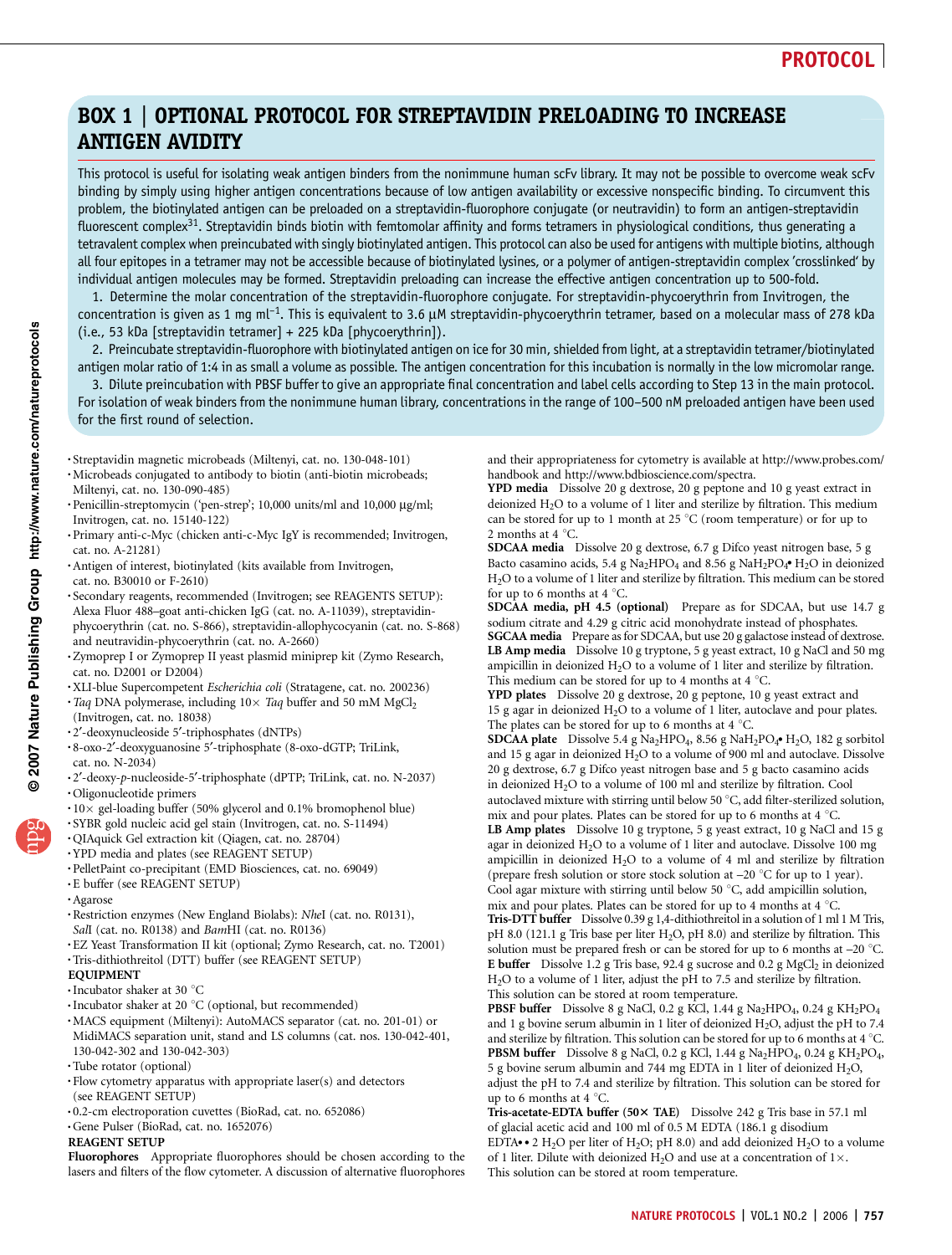### **PROCEDURE**

1| Thaw frozen aliquots of human scFv yeast library at room temperature and grow overnight (about 20 h) in at least 1 liter of SDCAA media in an incubator shaker set to 30  $\degree$ C and 250 r.p.m. (Supplementary Table 1 online lists preferred yeast culture vessels). The yeast typically grow overnight to an absorbance of about 6–8 at 600 nm (an absorbance of 1 at 600 nm is about  $1 \times 10^7$  cells per ml). Passage the cells by starting a new culture with  $1 \times 10^{10}$  cells in fresh SDCAA media to eliminate dead cells. If desired, the viability of the library can be tested by plating serial dilutions on SDCAA plates to ensure adequate library diversity. All subsequent yeast growth and induction steps should be done with shaking at 250 r.p.m.

**PAUSE POINT** Yeast cells grow overnight. Full-grown cultures can be stored for about 2 weeks at room temperature and for about 1 month at 4  $\degree$ C. Frozen aliquots can be made for long-term storage (Supplementary Methods online). Cells should be freshly passaged before induction.

2| Pellet at least  $1 \times 10^{10}$  cells from a freshly passaged library culture at 2,500g for 5 min in 50-ml conical tubes and resuspend cells in SGCAA media to an absorbance of about 0.5–1 at 600 nm to induce expression of scFvs. Induce the nonimmune human library at 20 °C for at least 36 h. For single clones and smaller libraries, cells should be induced for at least 20 h. Induction of cells during exponential growth (an absorbance of 2–5 at 600 nm) has been shown to increase scFv expression. The addition of 2 g  $\lfloor -1 \rfloor$  dextrose to SGCAA media can also improve surface display amounts. The induction temperature can be raised to 30  $\degree$ C or 37  $\degree$ C to select for more stable clones, but the temperature is usually not raised until after the first MACS selection. **PAUSE POINT** Yeast cells induce overnight.

▲ CRITICAL STEP Typically, at least tenfold oversampling of any yeast population is used to reduce the probability of losing unique clones.

### ? TROUBLESHOOTING

### Isolating candidate scFv clones using MACS

Pellet 1  $\times$  10<sup>10</sup> freshly induced yeast cells at 2,500g for 5 min and aspirate the supernatant. To wash, resuspend cells in 25 ml PBSM buffer, repellet cells and discard supernatant.

To label yeast, resuspend cells in 10 ml PBSM buffer. Add biotinylated antigen to a final concentration of 1  $\mu$ M and mix by gentle inversion. Initial antigen labeling concentrations for enrichment from the scFv library vary with the antigen of interest. A starting point of 1  $\mu$ M is generally sufficient to enrich scFvs that bind weakly to human antigens, and subsequent sorting by flow cytometry at more stringent concentrations can be used to obtain clones that bind with higher affinity. ? TROUBLESHOOTING

Incubate cell suspension at room temperature with gentle rotation on a tube rotator for 60 min, followed by 10 min on ice. If a tube rotator is unavailable, keep cells in suspension throughout incubation by periodic inversion or vortexing.

6| Isolate antigen-specific scFvs using magnetic sorting; the following separation steps are for use with the Miltenyi microbead system using an automated bead capture system (AutoMACS; A) or manually with a column attached to a magnet (MidiMACS; B). All of these steps should use ice-cold PBSM buffer and should be done on ice or at 4  $°C$ .

 $\blacktriangle$  CRITICAL STEP Completion of secondary labeling at 4 °C minimizes antigen dissociation from yeast-displayed scFvs.

### (A) AutoMACS separation

- (i) Turn on autoMACS and run the 'Clean' program. Parameters chosen for yeast separation are described below. For detailed instructions on using the autoMACS system, consult the user's manual.
- (ii) Transfer 5 ml of the cell suspension to a new tube. Continue incubating the other half of the sample with antigen with rotation at 4  $\degree$ C. Separation is divided into two runs to avoid overloading the separation column (approximate capacity of  $5 \times 10^9$  cells).
- (iii) Pellet cells at 2,500g for 5 min at 4  $\degree$ C, aspirate supernatant and wash (rinse, repellet and aspirate) cells with 25 ml PBSM buffer.
- (iv) Resuspend pellet in 2.5 ml PBSM buffer, add 100  $\mu$ l streptavidin microbeads to the suspension and mix by gentle inversion.
- (v) Incubate suspension on ice for 10 min, with gentle inversion every 2 min. (For anti-biotin microbeads, incubate for 30 min at 4  $\degree$ C with rotation.)
- (vi) Add 22.5 ml PBSM buffer to the suspension and gently mix by inversion. Under the 'pos1' port of the instrument, place a 50-ml tube filled with 18 ml SDCAA media to collect eluted cells. Under the 'neg1' port, place an empty 50-ml tube to collect the column flow-through. Place the cell suspension under the intake port and choose separation protocol 'Possel\_S' to begin the separation. Two main separation options are available with autoMACS: 'Possel' allows for rapid separation  $(4 \text{ ml min}^{-1})$ , whereas 'Possel\_S' allows for slower, more sensitive separation  $(1 \text{ ml min}^{-1})$ . With the Possel\_S protocol, the volume described above should require about 30 min for sorting.
- (vii) Repeat Steps iii–vi for the remainder of the sample.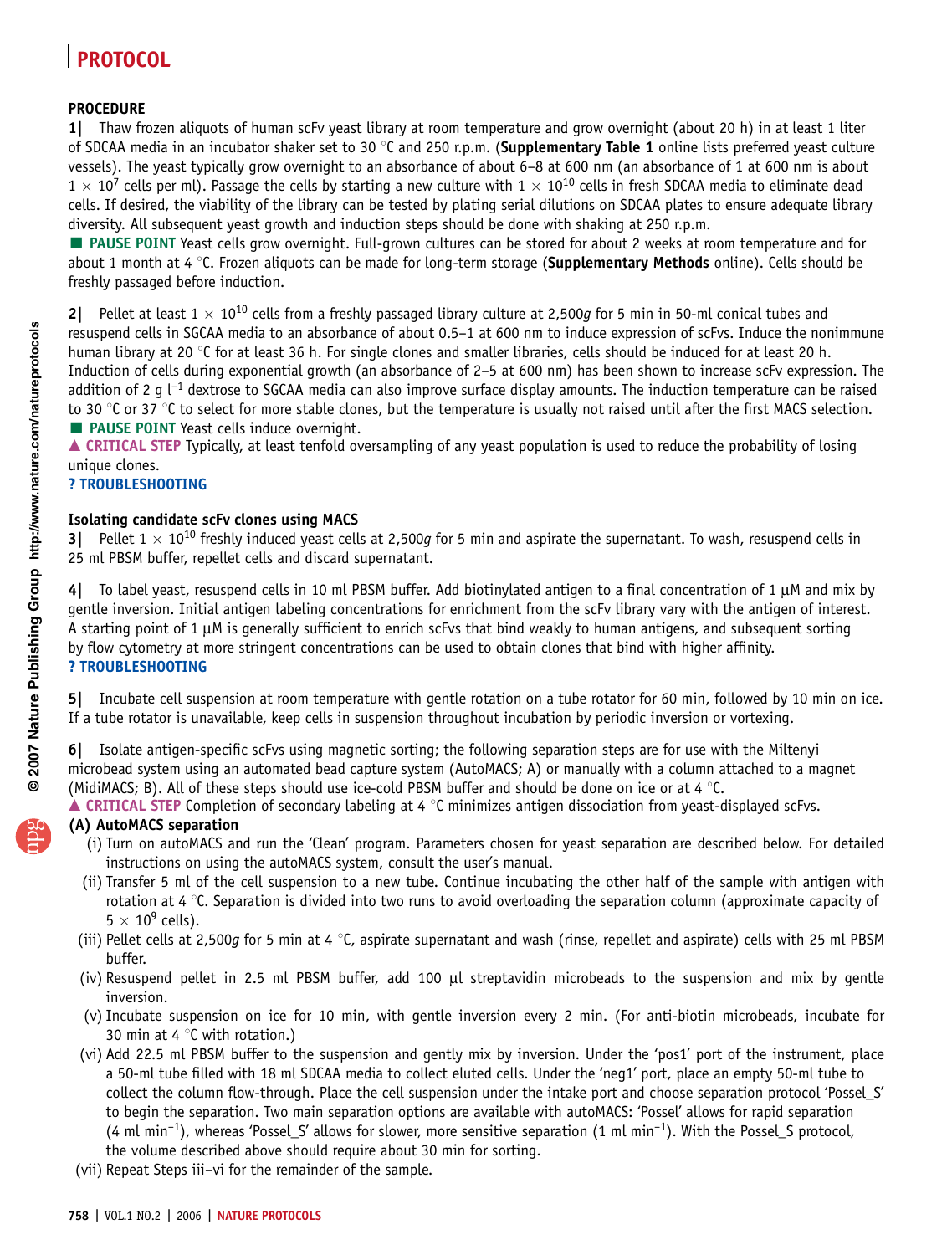### (B) MidiMACS separation

- (i) Place an LS column onto the magnet and stand assembly. Wash the column with 3 ml PBSM buffer to equilibrate. It is preferable to place the magnet assembly in a cold room or on a shelf in a 4  $\degree$ C refrigerator.
- (ii) Pellet cells at 2,500q for 5 min at 4  $\degree$ C, aspirate supernatant and wash (rinse, repellet and aspirate) with 50 ml PBSM buffer.
- (iii) Resuspend pellet in 5 ml PBSM buffer, add 200 µl streptavidin microbeads to the suspension and mix by gentle inversion.
- (iv) Incubate suspension on ice for 10 min, with gentle inversion every 2 min. (For anti-biotin microbeads, incubate for 30 min with rotation at 4  $\degree$ C.)
- (v) Pellet cells at 2,500q for 5 min at 4  $\degree$ C, aspirate supernatant and resuspend pellet in 50 ml PBSM buffer.
- (vi) Vortex the cell suspension and apply 7 ml to the column. When the cells have passed through the column, briefly remove the column from the magnet and immediately place back on the magnet to reorient the magnetic beads in the column, allowing unlabeled cells trapped in the column to flow through. Add 1 ml PBSM buffer and let it flow through. Repeat until all cells have been loaded.
- (vii) Wash the column with 3 ml PBSM buffer. To elute cells, remove the column and place over a collection tube. Add 7 ml SDCAA media to the column and use the plunger supplied with the column to push the remaining cells through.

7. Plate serial dilutions of the sorted cell suspension onto SDCAA plates and incubate at 30  $\degree$ C to estimate the number of cells captured by MACS. Yeast typically require 2 d of incubation to form visible colonies.

8| Propagate eluted yeast for subsequent rounds of sorting. Add SDCAA media to the eluted cell suspension to a final volume of 500 ml, add pen-strep solution (1:100 dilution) and grow culture overnight at 30  $^{\circ}$ C.

▲ CRITICAL STEP To suppress bacterial contamination after magnetic sorting, grow yeast cultures in SDCAA media with pen-strep or another antibiotic, or in SDCAA media, pH 4.5.

**PAUSE POINT** Yeast cells grow overnight.

? TROUBLESHOOTING

9| Induce cells as described in Step 2 and repeat Steps 3–8 for subsequent MACS selection until the number of unique clones in the library is about  $1 \times 10^7$ . Alternate the use of streptavidin and anti-biotin microbeads during successive MACS selections to decrease enrichment for clones that bind the secondary reagent.

PAUSE POINT Yeast cultures may be treated as described in the pause point after Step 1.

▲ CRITICAL STEP Alternating secondary reagents reduces the chance of isolating scFvs specific for the reagents.

10| To ensure that the population sorted by MACS has been enriched for yeast cells displaying scFvs, it is advisable to label a fraction of this population and analyze its scFv expression using flow cytometry before further enrichment. Label the population sorted by MACS by following Steps 11–20, adding only anti-c-Myc and not antigen at Step 13. ? TROUBLESHOOTING

### Labeling yeast cells for flow cytometry

11| If sorting a population, induce at an excess of least tenfold of library size of freshly grown cells in SGCAA media as in Step 2. If analyzing a subset of a population, inducing  $5 \times 10^7$  cells in 5 ml SGCAA media is sufficient. **PAUSE POINT** Yeast cells induce overnight.

12| Pellet an appropriate number of induced cells at 14,000q for 30 s in a 1.5-ml microfuge tube, aspirate the supernatant, and wash with 1 ml PBSF buffer (rinse, repellet and aspirate supernatant). If labeling a library population for flow cytometry selection, label a tenfold excess of population diversity. For characterization of a population or clone, it is convenient to work with a quantity of cells that forms a visible pellet after centrifugation, usually  $1 \times 10^6$  cells. ? TROUBLESHOOTING

13| Label yeast with chicken anti-c-Myc IgY (1:250 dilution) and an appropriate concentration of biotinylated antigen in an appropriate final volume of PBSF buffer. Vortex to resuspend.

Antigen concentrations are chosen based on the expected dissociation constant  $(K_d)$  of the population and are discussed further in Step 49. Typical labeling volumes are 50 µl for  $1 \times 10^6$  cells and 0.5–1 ml for  $1 \times 10^8$  cells. The labeling volume must be large enough to allow yeast to stay in suspension and should be chosen such that antigen binding to yeast-displayed scFv is not under depleting conditions. This can be accomplished by maintaining at least a tenfold of antigen over scFv. In this step, for example, assuming  $5 \times 10^4$  scFv fusions per yeast cell, the scFv concentration in the sample is calculated as follows:  $(5 \times 10^4$  scFvs per cell)  $\times$   $(1 \times 10^6$  cells per 50 µl) = 1.7 nM. Therefore, the lowest recommended antigen-labeling concentration is 17 nM for this volume, and the volume should be increased accordingly for lower antigen concentrations. Maintaining an antigen excess of tenfold may not be important in early rounds of sorting, when many scFv clones may not bind antigen to a large degree. However, as the scFv affinity increases, the tenfold molar excess becomes essential. The sample can also be incubated with rotation to keep cells in suspension.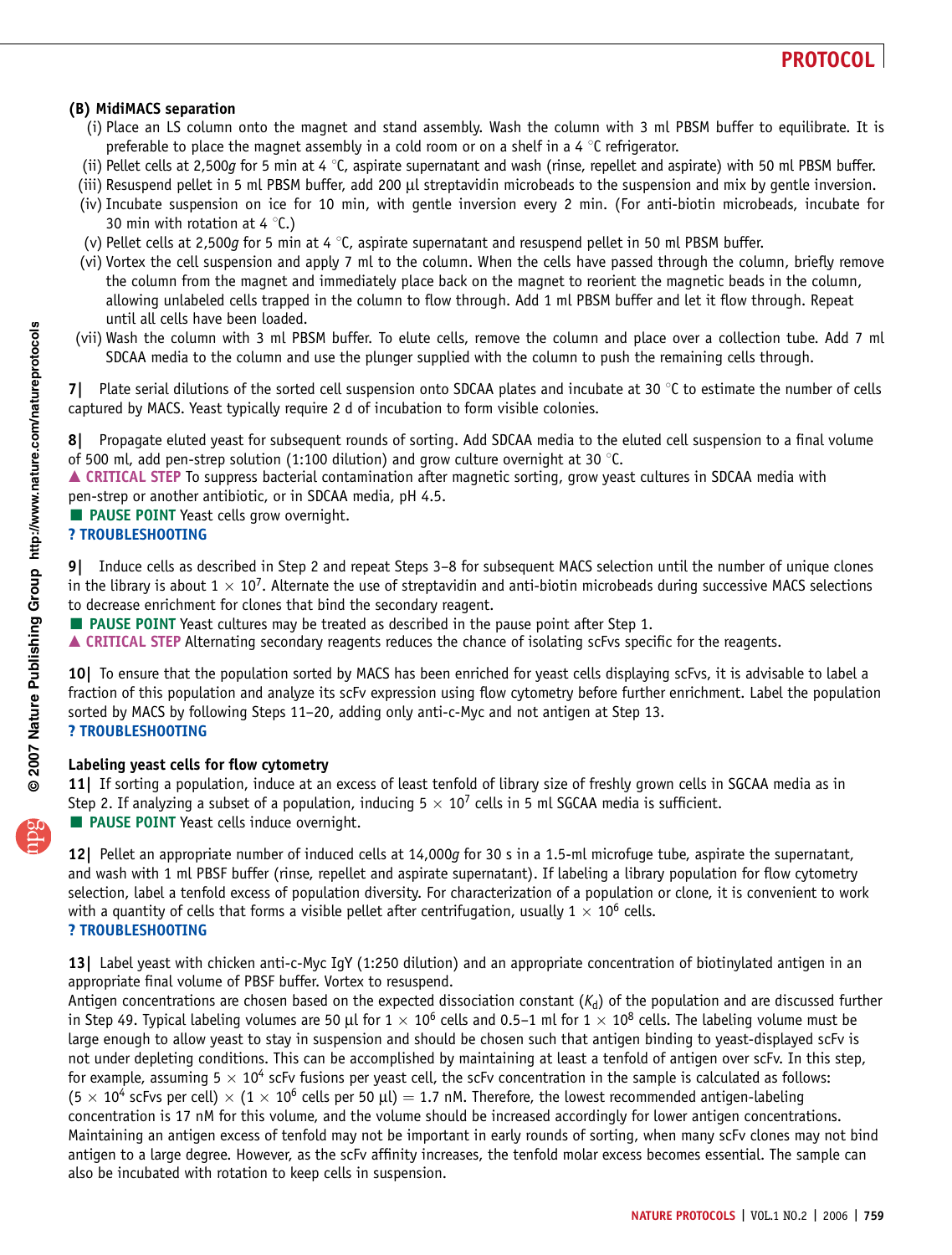14| Incubate cells at room temperature for an appropriate amount of time (usually 30 min). Resuspend cells as necessary during incubation.

If the antigen concentration is in molar excess of scFv fusions, the time constant  $(\tau)$  of the approach to equilibrium is defined as  $\tau = (k_{on}[Ag]_0 + k_{off})^{-1}$ , where  $[Ag]_0$  is the concentration of antigen at time zero and  $k_{on}$  and  $k_{off}$  are the on and off rates, respectively; scFv binding has reached 95% of equilibrium binding at time  $3\tau$  and 99% at 4.6 $\tau$ . For typical scFvs isolated from the nonimmune library, 30 min at room temperature is sufficient for antigen concentrations that are nanomolar and higher. For deviations from those conditions, the equation above should be used to calculate the expected time to reach equilibrium. Typical scFv  $k_{on}$  values are about  $1 \times 10^5$  M<sup>-1</sup> s<sup>-1</sup>, and  $k_{off} = K_d \times k_{on}$  can be calculated from the estimated  $K_d$  of the sample. However,  $k_{on}$  can increase substantially during subsequent scFv affinity maturation. Although we describe protocols for equilibrium screening here, it is also possible to do kinetic screens as described by Boder and Wittrup<sup>19</sup>.

**15** Pellet cells at 14,000g for 30 s at 4  $\degree$ C and wash with 1 ml ice-cold PBSF buffer. This and all subsequent steps for yeast labeling should use ice-cold PBSF buffer and should be done on ice or at 4  $\degree$ C.  $\blacktriangle$  CRITICAL STEP Completing secondary labeling at 4 °C minimizes antigen dissociation from yeast-displayed scFvs.

16| Label yeast with appropriate secondary reagents, such as Alexa Fluor 488–goat anti-chicken IgG (1:100 dilution) and streptavidin-phycoerythrin (1:100 dilution), in an appropriate final volume (usually 50 µl for  $1 \times 10^6$  cells). Vortex cells to resuspend. Typical dilutions for other secondary reagents are 1:50 for neutravidin-phycoerythrin and 1:100 for streptavidinallophycocyanin. A working dilution for other secondary reagents should be determined by titration.

17| Incubate cells on ice and shielded from light for 10–20 min. For the reagents described above, a substantial fluorescence signal is seen after 5 min of incubation. Longer incubation may increase the signal but that is balanced by the rate at which antigen dissociates from the scFv.

18| Pellet cells for 14,000g for 30 s at 4  $\degree$ C and wash with 1 ml PBSF buffer. Keep the cell pellet on ice.

19| Before analysis, set up a flow cytometry protocol using control yeast samples. Prepare a negative control sample with secondary only (Fig. 3a) and positive control samples with Alexa Fluor 488-anti-c-Myc only (Fig. 3b) and a phycoerythrin signal only. The yeast population is normally gated on forward- and side-scatter channels to remove debris and aggregated cells (usually less than 5% of the sample). In addition, the flow cytometry apparatus should be properly compensated to reject crosstalk between the Alexa Fluor 488 and phycoerythrin channels of the fluorescence detector, as compensation is necessary when there is substantial overlap between the emission spectra of the two fluorophores.

20| Resuspend cell sample in PBSF buffer immediately before flow cytometry. Optimal resuspension volumes vary according to the flow cytometry apparatus used; typically, the volume should be at least 500 µl and the cell concentration should not exceed  $1 \times 10^8$  cells per ml. Load the cell sample into the flow cytometry apparatus using an appropriate tube.

**PAUSE POINT** Yeast cultures may be treated as described in the pause point after Step 1.

### Enrichment of candidate scFv clones using flow cytometry

21| After the steps outlined above have been done to verify scFv expression for the MACS-sorted population, this population can now be further enriched by labeling the cells with antigen followed by flow cytometry selection. Repeat Steps 11–20 for labeling of the entire MACS-sorted population, this time also labeling with antigen at a concentration of approximately  $1 \mu M$  or less.

22| Draw an appropriate sort gate in the double-positive quadrant to isolate cells that are positive for both scFv expression and antigen binding. In the first flow cytometry round, it is customary to use a very conservative selection and to gate approximately the top 5% of the population of cells to avoid loss of unique clones (Fig. 3c). As the population becomes enriched, more diagonal sort windows can be drawn (Fig. 4a), collecting the top 0.1-1%.

23 | Collect sorted cells in 1 ml SDCAA media.

24| Propagate collected yeast for subsequent rounds of sorting. Add SDCAA media to the eluted cell suspension to a final volume of 5 ml, add pen-strep (1:100 dilution) and grow the culture overnight at 30  $\degree$ C.

▲ CRITICAL STEP To suppress bacterial contamination after flow cytometry, grow yeast cultures in SDCAA media with pen-strep or another antibiotic, or in SDCAA media, pH 4.5.

### ? TROUBLESHOOTING

25| Repeat Steps 21–24 until the population is enriched for double-positive cells. Typically, this requires three to five rounds of flow cytometry. It should be noted that neutravidin-phycoerythrin usually produces a much weaker fluorescence signal than does streptavidin-phycoerythrin or streptavidin-allophycocyanin. However, it is important to alternate the use of streptavidinallophycocyanin and neutravidin-phycoerythrin during successive flow cytometry selections to decrease enrichment for clones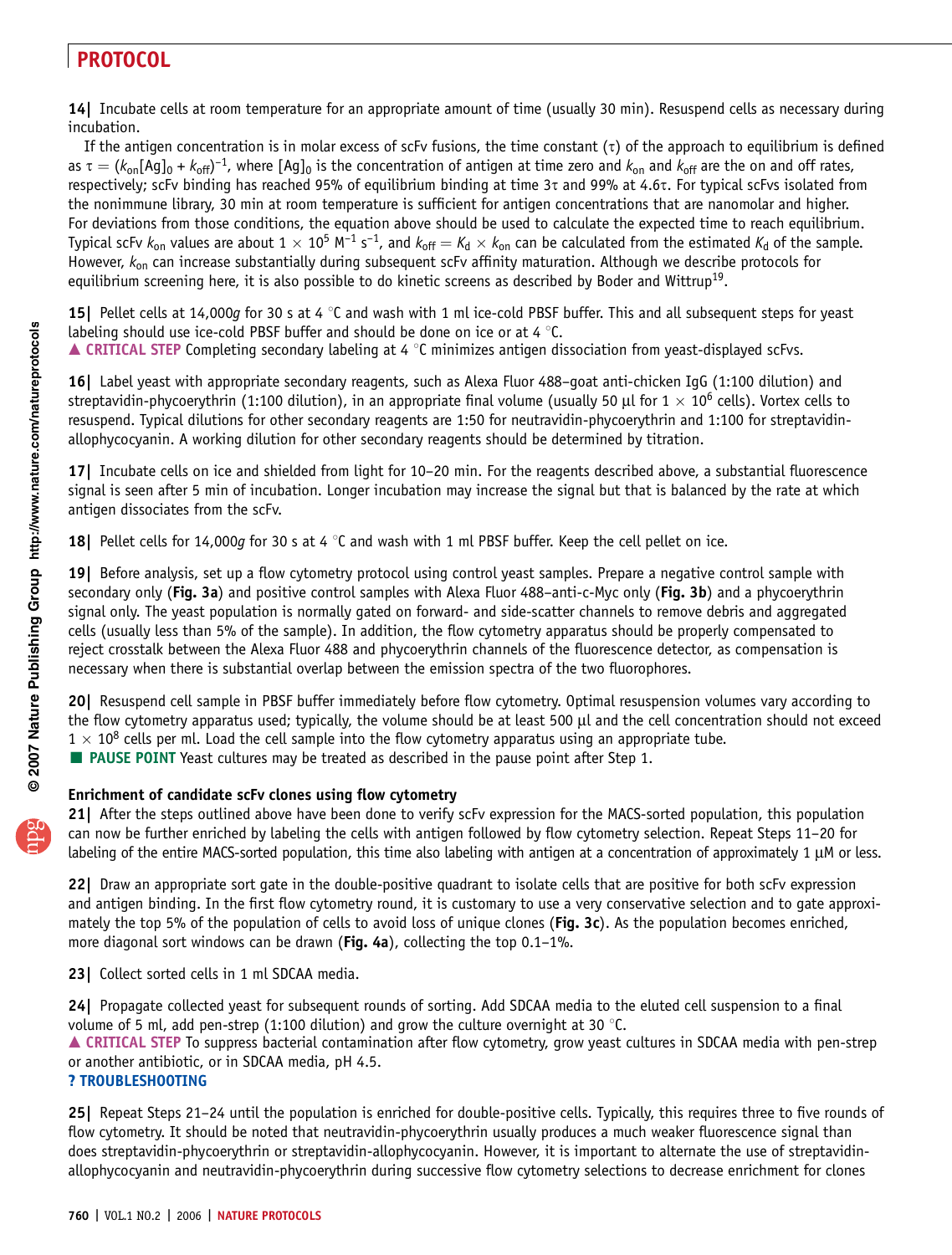

Figure 3 | Representative flow cytometry data. (a) Unlabeled yeast cells. (b) Yeast cells labeled with chicken anti-c-Myc IgY followed by Alexa Fluor 488–conjugated goat anti-chicken (Alexa Fluor 488 control), compensated to reject crosstalk between the Alexa Fluor 488 and phycoerythrin channels. (c) MACS-sorted population labeled for the initial round of flow cytometry sorting. Cells are double-labeled with anti-c-Myc IqY as in **b** plus biotinylated antigen followed by streptavidin-phycoerythrin. The thick red outline indicates a typical sort gate. (d) Histogram of Alexa Fluor 488 signal for cells labeled in c, indicating yeast surface expression of scFvs. The left peak represents the nondisplaying fraction of yeast due to plasmid loss. PE, phycoerythrin.

that bind the secondary reagent. If antibodies to a particular antigen epitope are not desired, preexisting antibodies or proteins that bind to the undesired epitopes can be used to 'mask' their presence to the yeast-displayed scFv library<sup>22</sup>. However, the population must be tested after each flow cytometry selection to ensure that scFvs binding to the masking agents have not been isolated.

**EXTERNATE:** PAUSE POINT Yeast cultures may be treated as described in the pause point after Step 1.

▲ CRITICAL STEP Alternating secondary reagents reduces the chance of isolating scFvs that are specific for the reagents. ? TROUBLESHOOTING

### Characterization of enriched scFv clones

26| At this point, it is advisable to ensure that the sorted population has been enriched for the desired properties. This is done by using cell labeling followed by flow cytometry analysis to confirm that the selected scFvs are specific for the antigen of interest and not the secondary reagents. This also aids in estimating the affinities of the scFvs. Follow Steps 11–20 to label the sorted yeast population at a few representative concentrations of antigen. Also prepare a sample without antigen to test for the presence of secondary reagent binders.

PAUSE POINT Yeast cultures may be treated as described in the pause point after Step 1.

### ? TROUBLESHOOTING

27| Isolate plasmid DNA from the selected population of yeast using a Zymoprep kit according to the manufacturer's instructions. Ensure that the amount of yeast used for the Zymoprep kit is at least tenfold larger than the expected population diversity. This will yield a heterogeneous DNA sample containing display plasmids from each of the different yeast clones in the selected population.

 $\blacksquare$  **PAUSE POINT** Store sample prepared with the Zymoprep kit at -20 °C.

28| Transform 1–5 µl of DNA prepared with the Zymoprep kit in Step 27 into XLI-blue E. coli or an alternative E. coli strain of similar subcloning efficiency, spread on LB Amp plates and incubate overnight at 37  $\degree$ C. Inoculate and grow multiple colonies (typically about ten) overnight at 37  $\degree$ C in LB Amp media, then prepare plasmid DNA by miniprep and sequence the scFv. Sequencing primers for pCTCON2 are forward, 5'-GTTCCAGACTACGCTCTGCAGG-3', and reverse, 5'-GATTTTGTTACATCTACACTGTTG-3'. This step ensures that true scFvs, not truncation products, have been selected.

**PAUSE POINT** Store DNA prepared by miniprep at  $-20$  °C. ? TROUBLESHOOTING

### Mutagenesis of clones using error-prone PCR

29 For PCR, combine the following components in a 200-µl thin-walled PCR tube:

Figure 4 | Overlay of representative flow cytometry data for two scFv clones. Data for wild-type scFv are blue; data for a mutant with twofold higher affinity are red. Yeast cells were labeled as described in Figure 3 with antigen at a concentration equal to the wild-type  $K_d$ . (a) A diagonal sort window (black) can be drawn to capture even slightly improved mutants efficiently. (b) Phycoerythrin (PE) fluorescence. The large degree of overlap between these histograms emphasizes the importance of two-color labeling to enable better differentiation between yeast populations.

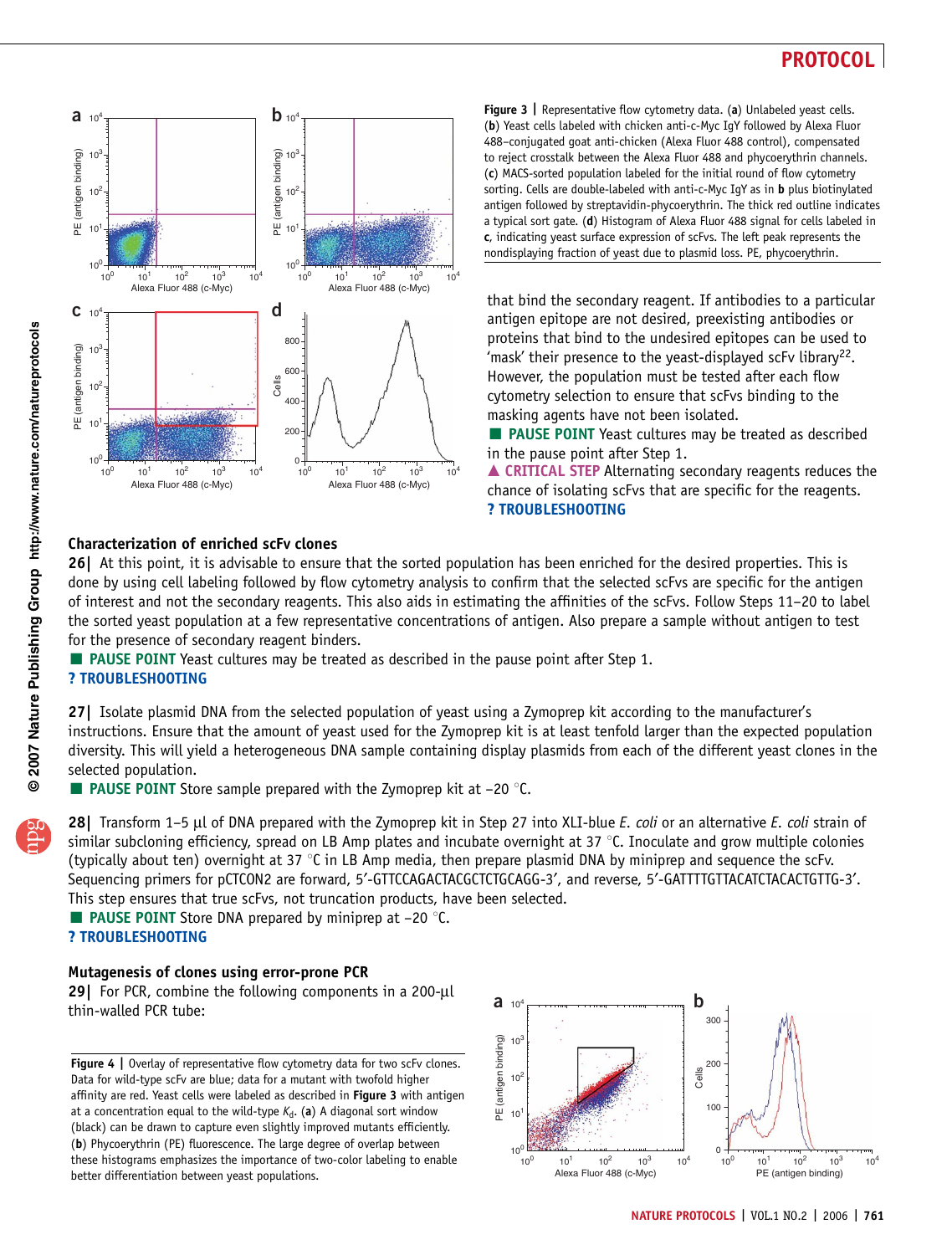| <b>Volume</b><br>Component      |                                                     | <b>Final concentration</b>   |
|---------------------------------|-----------------------------------------------------|------------------------------|
| $5.0 \mu l$                     | 10 $\times$ Taq buffer (without MgCl <sub>2</sub> ) | $1\times$                    |
| $2.0$ $\mu$                     | $MgCl2$ (50 mM)                                     | $2 \text{ mM}$               |
| $2.5$ µl                        | Forward primer (10 µM)                              | $0.5 \mu M$                  |
| $2.5$ µl                        | Reverse primer (10 µM)                              | $0.5 \mu M$                  |
| $1.0 \mu l$                     | dNTPs (10 mM each)                                  | 200 µM                       |
| $6.7 \mu l$                     | Template DNA (100 pg $\mu l^{-1}$ )                 | 13.3 pg $\mu l^{-1}$         |
| $5.0 \mu l$                     | 8-oxo-dGTP (20 μM)                                  | $2 \mu M$                    |
| $5.0 \mu l$                     | dPTP (20 μM)                                        | $2 \mu M$                    |
| $19.8$ µl<br>ddH <sub>2</sub> O |                                                     |                              |
| $0.5$ µl                        | Taq DNA polymerase (5 U $\mu$ l <sup>-1</sup> )     | $0.05 \text{ U } \mu l^{-1}$ |

The forward and reverse primers should be selected to amplify the gene of interest and to provide approximately 50 base pairs of homology to the vector used for homologous recombination. For the pCTCON2 system, effective primers are forward, 5¢-CGACGATTGAAGGTAGATACCCATACGACGTTCCAGACTACGCTCTGCAG-3¢, and reverse, 5¢-CAGATCTCGAGCTATTACAAGTCCTCTTCAGA AATAAGCTTTTGTTC-3¢. For clones isolated from the nonimmune human library, the reverse primer should be modified to 5¢-CGAGCTATTACAAGTCTTCTTCAGAAATAAGCTTTTGTTCTAGAATTCCGGA-3¢. Use DNA prepared with the Zymoprep kit in Step 27 as the template DNA to 'carry over' all clones from the selected population to the next round of mutagenesis.

30| Amplify DNA in a thermal cycler using the following conditions:

| Cycles   | <b>Denaturation</b>      | Annealing               | Polymerization            |
|----------|--------------------------|-------------------------|---------------------------|
| 1        | 94 $\degree$ C for 3 min |                         |                           |
| $2 - 11$ | 94 °C for 45 s           | 60 $\degree$ C for 30 s | 72 $\degree$ C for 90 s   |
| 12       |                          |                         | 72 $\degree$ C for 10 min |

Experimental and theoretical analyses have identified the mutagenesis composition and cycling conditions described above as optimal, yielding one to nine amino acid mutations per scFv gene. If desired, doubling the number of PCR cycles to 20 results in three to fourteen mutations per gene.

**PAUSE POINT** Store PCR sample at 4  $\degree$ C overnight or  $-20 \degree$ C indefinitely.

31| Gel-purify the PCR products to separate the mutagenized PCR product from the original template DNA. Add 5.6 µl of  $10\times$  gel-loading buffer to PCR products and apply PCR products to a 1.5% agarose gel. Run the gel at 100 V for 45 min and stain with  $1 \times$  SYBR gold nucleic acid gel stain in TAE buffer. Cut the PCR product of about 900 bp from the gel and extract using the QIAquick gel extraction kit. DNA recovery can be increased by reapplying the flow-through to the column. **PAUSE POINT** Store purified PCR product at  $-20$  °C.

? TROUBLESHOOTING

32| Combine the following components in a 200-µl thin-walled PCR tube to amplify the mutagenized PCR insert. This amplification is necessary to yield sufficient DNA for yeast transformation.

| <b>Volume</b> | Component                                          | <b>Final concentration</b>   |
|---------------|----------------------------------------------------|------------------------------|
| $10.0$ µl     | $10\times$ Taq buffer (without MgCl <sub>2</sub> ) | $1\times$                    |
| $4.0$ µl      | $MgCl2$ (50 mM)                                    | $2 \text{ mM}$               |
| $5.0 \mu l$   | Forward primer $(10 \mu M)$                        | $0.5 \mu M$                  |
| $5.0 \mu l$   | Reverse primer (10 µM)                             | $0.5 \mu M$                  |
| $2.0$ µl      | dNTPs (10 mM each)                                 | 200 µM                       |
| 4.0 µl        | <b>Extracted PCR product</b>                       |                              |
| 69.0 µl       | ddH <sub>2</sub> 0                                 |                              |
| $1.0 \mu l$   | Taq DNA polymerase (5 U $\mu$ l <sup>-1</sup> )    | $0.05 \text{ U } \mu l^{-1}$ |

Multiple tubes may be prepared to yield more DNA for increased transformation yield. Typically, eight tubes are used to yield a total of about 40 µg DNA.

33| Amplify DNA in a thermal cycler using the following conditions:

| Cycle    | <b>Denaturation</b>      | Annealing               | Polymerization          |
|----------|--------------------------|-------------------------|-------------------------|
|          | 94 $\degree$ C for 3 min |                         |                         |
| $2 - 31$ | 94 °C for 45 s           | 60 $\degree$ C for 30 s | 72 $\degree$ C for 90 s |
| -32      |                          |                         | 72 °C, 10 min           |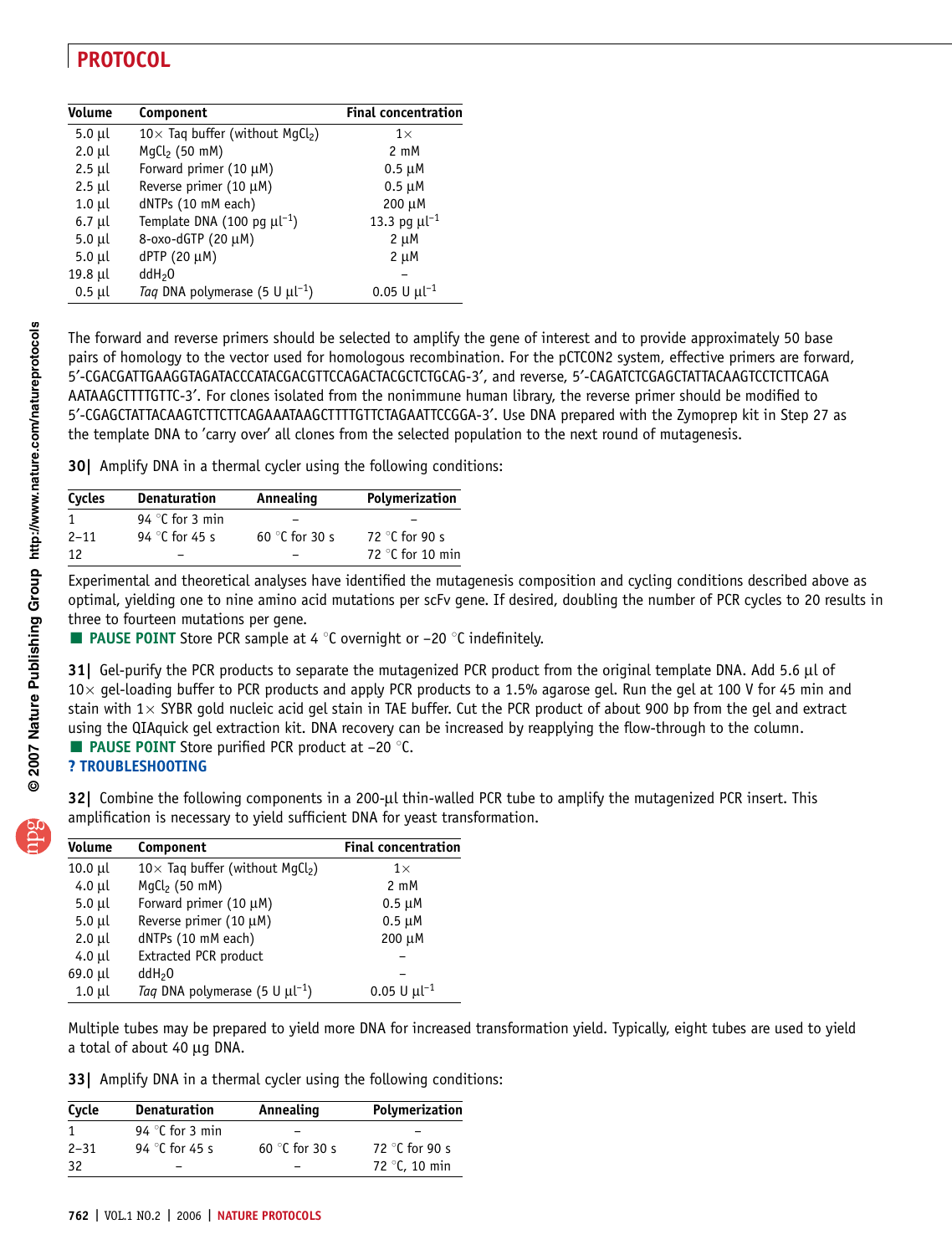34| Gel-purify the PCR product as described in Step 31. Gel purification of the final PCR product is recommended to eliminate expression of PCR artifacts in the library. However, this typically results in DNA losses of 25–50%. **E** PAUSE POINT Store the purified PCR product at  $-20$  °C.

35| Follow the restriction enzyme manufacturer's instructions to digest 6 µg of pCTCON2 with NheI, BamHI and SalI. If digestion is done with these enzymes, it is unnecessary to purify the digested vector further. Analogous digestion should be done with alternative vectors, selecting digestion locations to allow homology of about 50 bp with the PCR insert. **E** PAUSE POINT Store digested DNA vector at  $-20$  °C.

### Yeast transformation

**36** Inoculate 5 ml YPD media with an EBY100 colony (freshly streaked on a YPD plate) and grow overnight at 30 °C. **PAUSE POINT** Yeast cells grow overnight.

37| Inoculate a 50-ml culture in YPD media to an absorbance of 0.1 at 600 nm using the overnight culture from Step 36 and grow cells at 30 °C to an absorbance of about 1.3–1.5 at 600 nm (about 6 h).

 $\triangle$  CRITICAL STEP Cells must be in early to mid-log growth phase. Using cells in late log or stationary phase substantially decreases transformation efficiency.

38| While cells are growing, precipitate DNA for transformation using PelletPaint according to the manufacturer's protocol. Typically, DNA to be put into four electroporation cuvettes, each with 5  $\mu$ q of insert from Step 34 and 1  $\mu$ q of cut vector from Step 35, is used to generate a library of about  $5 \times 10^7$ . Also prepare a backbone-only control. Leave DNA in pellet form. Insert/backbone ratios can be varied from 5:1 to 1:1 with at least 1  $\mu$ q backbone per cuvette. The amounts described above have been optimal in our laboratory.

39| Once cells have reached an absorbance of about 1.3–1.5 at 600 nm, add 500 µl Tris-DTT buffer to the culture. Incubate in a shaker at 30 $\degree$ C for 15 min.

▲ CRITICAL STEP Transformation efficiency is relatively constant for DTT incubation times of 10–20 min, but decreases considerably for incubation over 20 min.

40 | Pellet cells at 2,500 $q$  for 3 min at 4  $\degree$ C and wash with 25 ml ice-cold E buffer (rinse, repellet and aspirate supernatant). Wash cells again with 1 ml ice-cold E buffer.

41| Resuspend cells in E buffer to a total volume of 300 µl. Resuspend DNA and control pellets from Step 38 using the appropriate volume of cell suspension (50 µl per cuvette). Keep cells on ice.

42| Aliquot 50 µl of resuspended cell-DNA mixture per prechilled electroporation cuvette. Keep electroporation cuvettes on ice until pulsed.

43 Load cuvette into gene pulser and electroporate at 0.54 kV and 25 µF without a pulse controller. Immediately add 1 ml of warm (30  $\degree$ C) YPD media to the cuvette. Typical time constants for electroporation range from about 15 ms to 40 ms without greatly affecting transformation efficiency.

44| Transfer cells from pulsed cuvettes to a 15-ml Falcon tube. Wash each cuvette with an additional 1 ml of YPD media to recover the remaining cells from the cuvettes.

45| Shake cells from Step 44 for 1 h at 30  $\degree$ C.

46| Pellet cells at 2,500g for 5 min and remove supernatant. Resuspend in 10 ml SDCAA media. Plate serial dilutions on SDCAA plates to determine transformation efficiency. The backbone-only control should have an efficiency of less than 1% that of the backbone-plus-insert transformations.

### ? TROUBLESHOOTING

- 47 Transfer cell suspension to a flask with 100–1000 ml SDCAA media plus pen-strep (1:100 dilution). Incubate at 30 °C for 24–48 h.
- 48| Passage library at least once before use to reduce the number of untransformed cells (see Step 1).

### Selection for improved clones using flow cytometry

49| Repeat Steps 21–25 for the newly mutagenized library from Step 48. The antigen concentration should be reduced in each successive round of mutation and screening. A good 'rule of thumb' for antigen labeling concentration is 5–10% of the wild-type or starting equilibrium  $K_d$ , and simple formulae are available to calculate optimal labeling conditions<sup>30</sup>. For each flow cytometry selection, tubes labeled at different antigen concentrations can be prepared, and sorting the sample that gives the best differentiation between the starting and desired affinity will aid in accelerating the selection process.

**PAUSE POINT** Yeast cultures may be treated as described in the pause point after Step 1.

**puor G gni h isl buP er ut a N 7002**

**@** 2007 Nature Publishing Group http://www.nature.com/natureprotocols **w w//: ptt h**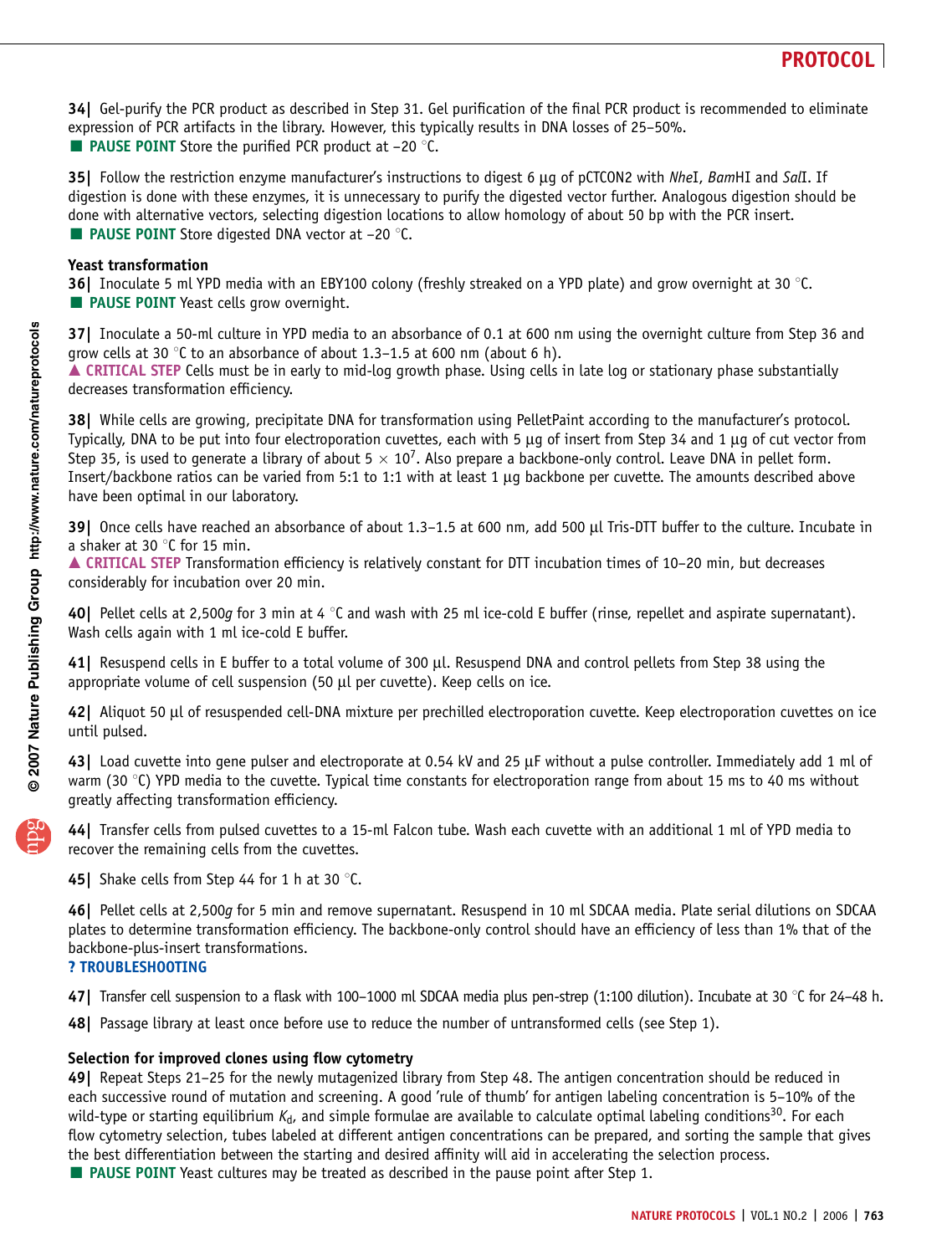50| Repeat Steps 26–49 for each round of mutagenesis and screening until scFvs have reached desired affinity and/or stability. **PAUSE POINT** Yeast cultures may be treated as described in the pause point after Step 1.

### Characterization of clones by titration

51| Inoculate a 5-ml SDCAA culture with a clone of interest and grow overnight at 30  $\degree$ C. Single clones can be obtained by plating a population of yeast on an SDCAA plate or transforming EBY100 with display plasmid for a single scFv clone (the EZ Yeast Transformation II kit is recommended).

**PAUSE POINT** Yeast cells grow overnight.

**52** Inoculate a 5-ml SGCAA culture with  $5 \times 10^7$  cells from Step 51 and induce at 20 °C for at least 20 h. **PAUSE POINT** Yeast cells induce overnight.

53| Plan to use 10–14 tubes of varying antigen concentration. The concentration range should ideally span two orders of magnitude both above and below the  $K_d$  of the clone being measured, but practical considerations of tube volumes or reagent usage may limit the ability to achieve this goal. If the  $K_d$  is unknown, use several concentrations across a wide range and then focus the range in a subsequent experiment. As in Step 13, the volume must be adjusted such that the antigen is in molar excess of the number of scFv fusions. Although  $1 \times 10^6$  cells are typically used for labeling, the number of cells can be decreased to  $1 \times 10^5$  to reduce the required volume. An example experimental setup is in Table 1.

54| Calculate the total number of cells needed for all tubes. Pellet the total volume of cells at 14,000g for 30 s, aspirate the supernatant and wash the cells with 1 ml PBSF buffer (rinse, repellet and aspirate). Resuspend cells to a density of  $1 \times 10^7$ cells per ml.

55| To each tube, add the appropriate volumes of buffer, cell solution and antigen, making sure to add the buffer first. Mix by tapping or vortexing.

**56** Place the tubes in a water bath of the temperature of interest (e.g., 25 °C) and wait as the binding approaches equilibrium (typically 3 h).

See Step 14 for a discussion on the kinetics of the approach to equilibrium; 30 min is usually sufficient, and 3 h is common practice. At concentrations below the  $K_d$ , it is  $k_{off}$  that controls  $\tau$  and therefore the time to reach equilibrium. High-affinity antibody-antigen interactions ( $K_d$  of 1 nM or less) typically have  $k_{off}$  values in the range of 10<sup>-3</sup> s<sup>-1</sup> and lower, necessitating longer incubation times.

57| Pellet cells at 14,000g for 30 s at 4  $\degree$ C, aspirate supernatant and wash cells with 1 ml PBSF buffer. This and all subsequent titration steps should use ice-cold PBSF buffer and should be done on ice or at 4  $\degree$ C. For 15- or 50-ml tubes, move cells to 1.5-ml microcentrifuge tubes for secondary incubation.

 $\blacktriangle$  CRITICAL STEP Completing cell labeling at 4  $^{\circ}$ C minimizes antigen dissociation from yeast-displayed scFvs.

58| Add 100 µl PBSF buffer with streptavidin-phycoerythrin (1:100 dilution) to each tube. Resuspend the cells and mix by pipetting or vortexing.

59| Incubate on ice for 10–20 min, shielding from light.

| Tube           | [Ag]             | <b>Buffer volume to add</b> | Cells <sup>a</sup> | Antigen volume to add <sup>b</sup> |           |           |        |                          |
|----------------|------------------|-----------------------------|--------------------|------------------------------------|-----------|-----------|--------|--------------------------|
|                |                  |                             |                    | $25 \mu M$                         | $5 \mu M$ | $1 \mu M$ | 200 nM | Ag/Ab ratio <sup>c</sup> |
| $\mathbf{1}$   | $\mathbf{0}$     | $150$ µl                    | $50 \mu l$         |                                    |           |           |        |                          |
| $\overline{c}$ | $1 \mu M$        | $150$ µl                    | $50 \mu l$         | 8.33                               |           |           |        | 5016.7                   |
| 3              | 316 nM           | $150$ µl                    | $50 \mu l$         |                                    | 13.50     |           |        | 1625.8                   |
| 4              | 100 nM           | $150$ µl                    | $50 \mu l$         |                                    | 4.08      |           |        | 491.4                    |
| 5              | 31.6 nM          | 500 µl                      | $50 \mu l$         |                                    |           | 17.96     |        | 432.5                    |
| 6              | 10 nM            | 500 µl                      | $50 \mu l$         |                                    |           | 5.56      |        | 133.8                    |
| 7              | 3.16 nM          | 1 <sub>m</sub>              | $50 \mu l$         |                                    |           |           | 16.87  | 81.2                     |
| 8              | 1 nM             | 1 <sub>m</sub>              | $50 \mu l$         |                                    |           |           | 5.28   | 25.4                     |
| 9              | 316 pM           | $10 \text{ ml}$             | $50 \mu l$         |                                    |           |           | 15.92  | 76.6                     |
| 10             | 100 pM           | $10 \text{ ml}$             | $50 \mu l$         |                                    |           |           | 5.03   | 24.2                     |
| 11             | 31.6 pM          | 40 ml                       | $50 \mu l$         |                                    |           |           | 6.33   | 30.5                     |
| 12             | 10 <sub>pM</sub> | 40 ml                       | $50 \mu l$         |                                    |           |           | 2.00   | 9.6                      |

**TABLE 1** Example setup for  $K_d$  determination.

<sup>a</sup>Cells are at a concentration of 1×10<sup>7</sup> cells per ml. <sup>b</sup>Columns list antigen volume to add for each concentration. <sup>c</sup>Assuming 5 × 10<sup>4</sup> scFvs per cell. Ag, antigen; Ab, antibody.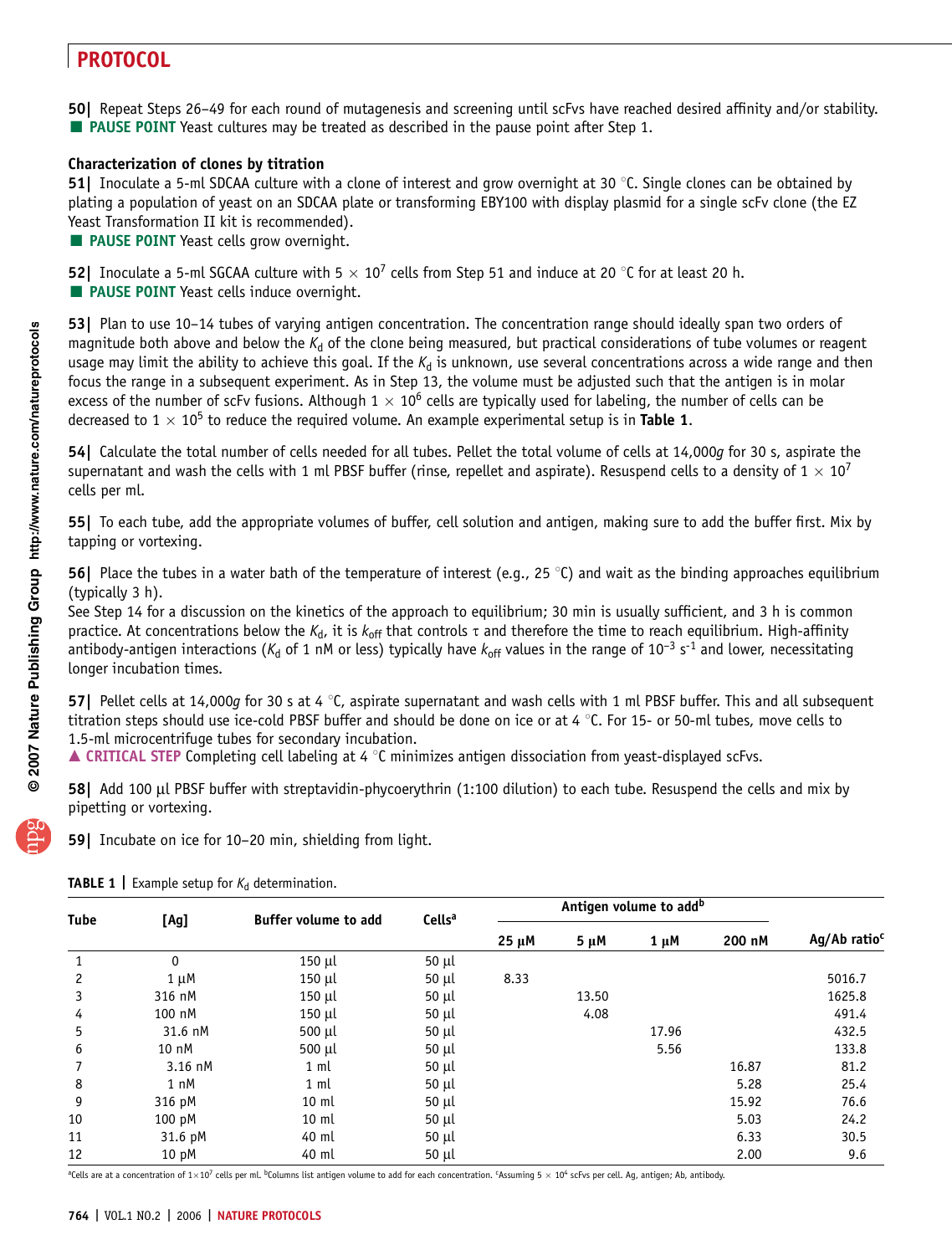- 60| Pellet cells at 14,000g for 30 s at 4  $\degree$ C, aspirate supernatant and wash with 1 ml PBSF buffer. Keep cell pellets on ice.
- 61| Analyze cells of each tube using a flow cytometry apparatus (see Steps 19–20).
- **E** PAUSE POINT Data can be analyzed at any time.

62| Use the total mean fluorescence from the phycoerythrin channel (MFU<sub>tot</sub>) versus antigen concentration ([Ag]) to fit the equilibrium dissociation constant (K<sub>d</sub>). The data should fit the following equation: MFU<sub>tot</sub> = MFU<sub>min</sub> + (MFU<sub>range</sub> × [Ag]) / ([Ag] + K<sub>d</sub>). Compute the sum of the square of the differences between MFU<sub>tot</sub> measured and MFU<sub>tot</sub> as calculated from the equation and minimize this sum as a function of the three free parameters ( $K_d$ , MFU<sub>min</sub> and MFU<sub>range</sub>). [Ag] is assumed to be constant, as it is in large excess relative to the scFv and therefore is equal to the initial antigen concentration. The Solver tool in the program Excel offers a sufficient nonlinear optimization method. To plot the data as normalized fraction bound, subtract from each MFU<sub>tot</sub> data point the fit MFU<sub>min</sub> and then divide by the fit MFU<sub>range</sub>.

An alternative fitting procedure uses the mean fluorescence of only the fraction of cells that display antibody (MFU<sub>disp</sub>) rather than the total mean fluorescence (MFU<sub>tot</sub>). The alternative method will yield an identical fit K<sub>d</sub> value, but MFU<sub>min</sub> and MFU<sub>range</sub> will change. The utility of the alternative method is being able to use MFU<sub>range</sub> as an indicator of the cell display without having to label the c-Myc epitope tag explicitly. To deduce MFU<sub>disp</sub>, you must determine the autofluorescence of the nondisplaying yeast cells and subtract that from the total fluorescence. Use high concentration points at which the displaying fraction is distinctly separated from the nondisplaying fraction to measure the nondisplaying fraction  $(f_{\text{non}})$  and its mean fluorescence (MFU<sub>non</sub>) and average those values. Next, calculate the mean fluorescence of the displaying fraction (MFU<sub>disp</sub>) using the following equation: MFU<sub>disp</sub> = (MFU<sub>tot</sub> –  $f_{\text{non}} \times$  MFU<sub>non</sub>) / (1 –  $f_{\text{non}}$ ). ? TROUBLESHOOTING

63| Repeat Steps 51–62 multiple times and report the average and standard deviation of the fit  $K_d$  value from these independent experiments. Once individual scFv clones have been characterized, the most desirable scFvs can then be cloned into the expression vector of choice for secretion from bacteria or yeast to yield soluble scFv preparations.

### $\bullet$  **TIMING**

Steps 1–2, 3 days; Steps 3–8, 3 h; Step 10, 2 h; Steps 12–20, 2 h; Steps 22–24, 2 h; Steps 27–28, 2 h; Steps 29–35, 8 h; Steps 37–47, 8 h; Steps 53–61, 4 h.

### ? TROUBLESHOOTING

Troubleshooting advice can be found in Table 2.

| <b>STEP</b>    | <b>PROBLEM</b>                                                               | <b>POSSIBLE REASON</b>                                                                                                                                                                                                         | <b>SOLUTION</b>                                                                                                                                                                                                                                                                                                                                                                                          |
|----------------|------------------------------------------------------------------------------|--------------------------------------------------------------------------------------------------------------------------------------------------------------------------------------------------------------------------------|----------------------------------------------------------------------------------------------------------------------------------------------------------------------------------------------------------------------------------------------------------------------------------------------------------------------------------------------------------------------------------------------------------|
| $\overline{c}$ | Low scFv surface display.                                                    | Induction time may be too short.                                                                                                                                                                                               | Induction time can be increased up to 48 h.                                                                                                                                                                                                                                                                                                                                                              |
| 4              | Biotinylated antigen not<br>available or perturbs an<br>epitope of interest. |                                                                                                                                                                                                                                | Although it is preferable to use biotinylated antigen, it is also<br>possible to detect an antigen of interest using a biotinylated<br>secondary reagent. For example, a biotinylated antibody to<br>epitope tag can be used to bind the tag on protein antigens.                                                                                                                                        |
| 8              | Bacterial contamination<br>persists.                                         |                                                                                                                                                                                                                                | Cells can be eluted and grown in SDCAA media, pH 4.5, with<br>pen-strep and 25 $\mu$ g ml <sup>-1</sup> kanamycin.                                                                                                                                                                                                                                                                                       |
| 10             | MACS-sorted cells show<br>poor c-Myc display $(<5\%$<br>cells positive).     | Poor scFv induction, error in MACS<br>protocol, or selected clones are V <sub>H</sub><br>only. There are some frameshifts in<br>the nonimmune library which result in<br>heavy chain-only antibodies lacking<br>the c-Myc tag. | See troubleshooting for Step 2 to improve induction conditions.<br>Repeat MACS protocol if an error possibly occurred. Heavy-<br>chain-only binders can be detected by labeling yeast with<br>anti-hemagglutinin (Fig. 1). If full scFvs based on these<br>heavy chains are desired, homologous recombination in yeast<br>(Steps 36-48) can be used to add light chains to the selected<br>heavy chains. |
| 12             | Yeast cells have difficulty<br>pelleting.                                    | Yeast sticking to sides of tubes.                                                                                                                                                                                              | Tubes can be pre-rinsed, or the yeast mixture can be co-pelleted,<br>with PBSF buffer to block nonspecific binding sites.                                                                                                                                                                                                                                                                                |
| 24             | See troubleshooting for<br>Step 8.                                           |                                                                                                                                                                                                                                |                                                                                                                                                                                                                                                                                                                                                                                                          |
| 25             | Population does not seem<br>to be enriching for antigen<br>binders.          | Affinity of scFv too low to see a signal<br>at $1 \mu$ M antigen.                                                                                                                                                              | Increase antigen concentration or use streptavidin preloading<br>protocol described in Box 1.                                                                                                                                                                                                                                                                                                            |

TABLE 2 | Troubleshooting table.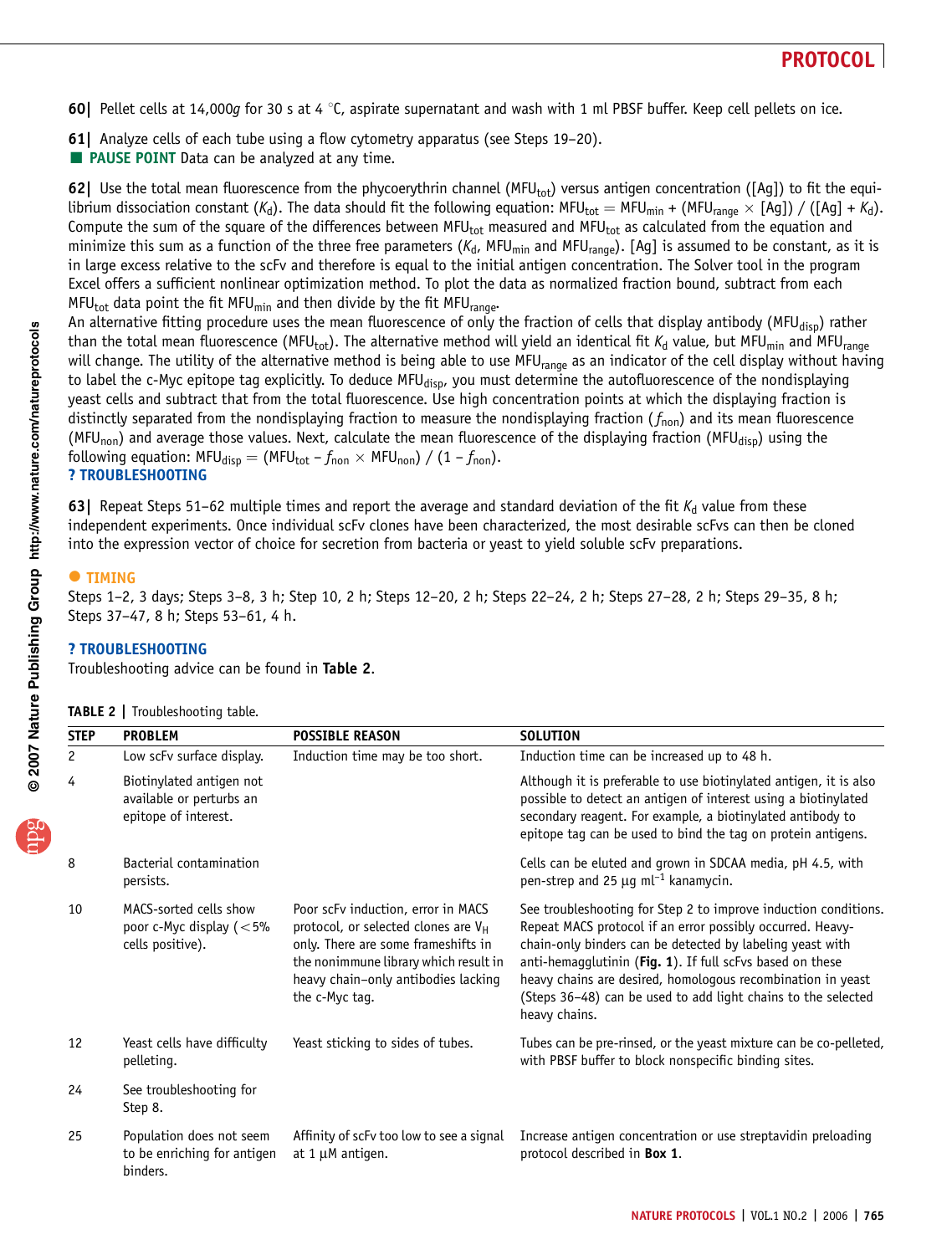TABLE 2 | Troubleshooting table (continued).

| 26 | Secondary reagent binders.                                                                       |                                                                                                                             | Ensure secondary reagents are being alternated in each succes-<br>sive flow cytometry selection. Additional secondary reagents may<br>be alternated. If a population contains both antigen-specific and<br>secondary-specific scFvs, depletion sorting can be done to<br>remove the secondary binders. Label the population without<br>adding antigen and isolate cells that express scFv but do not bind<br>to the secondary reagents. |
|----|--------------------------------------------------------------------------------------------------|-----------------------------------------------------------------------------------------------------------------------------|-----------------------------------------------------------------------------------------------------------------------------------------------------------------------------------------------------------------------------------------------------------------------------------------------------------------------------------------------------------------------------------------------------------------------------------------|
| 28 | No or few E. coli<br>transformants.                                                              |                                                                                                                             | Switch from Zymoprep I to Zymoprep II or vice versa. Although<br>the Zymoprep II manufacturer's protocol should yield sufficient<br>transformants, two modifications will substantially increase<br>transformation efficiency: centrifuge the neutralized cell<br>lysate supernatant a second time before application to the<br>spin column, and clean the eluted product on a Qiagen DNA<br>spin column.                               |
| 31 | PCR product not visible<br>in gel.                                                               | Limited amplification yields a small<br>amount of PCR product that can<br>be difficult to see without a<br>sensitive stain. | A DNA ladder can be used to indicate the expected location of the<br>desired PCR product, or a control product amplified with 25 cycles<br>can be generated and used as a standard.                                                                                                                                                                                                                                                     |
| 46 | Low yeast transformation<br>efficiency.                                                          | Improper cell temperature.                                                                                                  | Maintain cells at 4 °C from post-DTT treatment to electroporation,<br>avoid touching metal electrodes of electroporation cuvettes<br>and immediately dilute cells in warm YPD media after<br>electroporation.                                                                                                                                                                                                                           |
|    |                                                                                                  | Impurities.                                                                                                                 | Use highest-quality water for E buffer preparation to maintain<br>proper conductivity; de-salt DNA samples if they have a high<br>salt content.                                                                                                                                                                                                                                                                                         |
| 62 | Data points for lower<br>concentrations lie<br>systematically below<br>the fit curve.            | Antigen-scFv binding has not reached<br>sufficiently close to equilibrium.                                                  | Label cells for a longer period of time (see Step 14 for a discussion<br>of time to reach equilibrium).                                                                                                                                                                                                                                                                                                                                 |
|    | High concentration points<br>do not 'level off' and<br>instead increase in<br>mean fluorescence. | Nonspecific sticking of antigen to<br>yeast surface.                                                                        | Ignore these points and fit curve using remaining data;<br>alternatively, a first-order concentration-dependent term<br>can be added to account for nonspecific binding.                                                                                                                                                                                                                                                                |
|    | Data are very 'noisy'.                                                                           | Antigen-scFv complexes are<br>dissociating during subsequent<br>steps.                                                      | Reduce time for secondary labeling or eliminate one or more wash<br>steps (except for final wash).                                                                                                                                                                                                                                                                                                                                      |

# **puor G gni h isl buP er ut a N 7002 @** 2007 Nature Publishing Group http://www.nature.com/natureprotocols

**w w//: ptt h**

ANTICIPATED RESULTS

MACS selection from the nonimmune library typically requires one to two 'sorts' to reduce the size of the population to approximately  $1 \times 10^7$ . Then, the scFv expression of the MACS-selected cells is measured using flow cytometry. Our representative flow cytometry control data show an unlabeled yeast population (Fig. 3a) and a population labeled with anti-c-Myc and Alexa Fluor 488 (Fig. 3b). In any flow cytometry yeast display data, there are always two distinct populations (Fig. 3b-d), with the lower negative peak or population representing the nondisplaying yeast cells due to plasmid loss. The negative population is usually around 15% of the total cell population, but can be as high as 50% depending on growth and induction conditions. Once scFv expression has been confirmed, the MACS-selected cells are further enriched using flow cytometry (initial flow cytometry selection example, Fig. 3c). In these early selections, it may be difficult to see a phycoerythrin signal in the double-positive quadrant, as antigen-binding scFvs may be rare in the total population. However, after approximately three to five flow cytometry selections, a double-positive population should begin to appear. If this does not occur, increasing the antigen concentration or streptavidin preloading should be considered. Typically, scFvs isolated from the library against human antigens have affinities in the low micromolar range, as the library is nonimmune and is derived from human mRNA. To increase this affinity, each successive round of sorting consists of the creation of a mutagenic library followed by three to five flow cytometry selections, with labeling at decreasing antigen concentrations in each round and possibly in each flow cytometry selection. As the scFvs increase in affinity for the antigen, a diagonal population should appear in which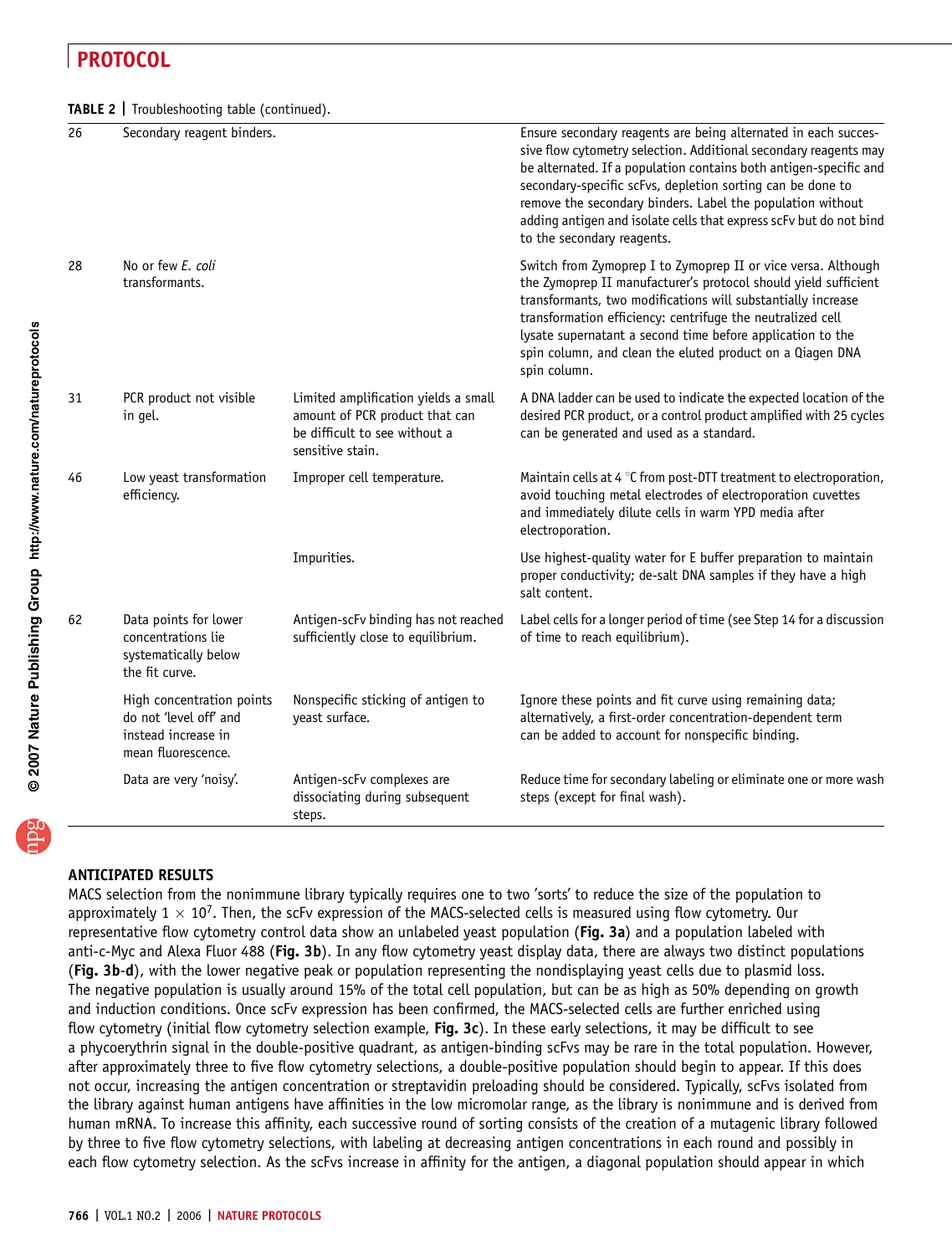

Figure 5 | Titration curves. The scFv D1.3 is displayed on the surface of yeast, and binding to soluble lysozyme is detected with biotinylated rabbit polyclonal antibodies to lysozyme, followed by labeling with streptavidinphycoerythrin (polyclonal antibodies that bound yeast nonspecifically were removed before use). For wild-type D1.3 and each mutant, 10- or 12-point curves were obtained on separate days and are plotted using different symbols for each. Four fits to wild-type give a  $K_d$  of 1.49  $\pm$  0.09 nM, and three fits to the high-affinity mutant give a  $K_d$  of 0.63  $\pm$  0.13 nM, distinctly distinguishing the 2.4-fold difference in affinity.

antigen binding signal increases with yeast surface expression (Fig. 4a). Even when there is considerable overlap between the phycoerythrin histograms of two yeast populations, normalization for yeast surface expression allows the populations to be distinguished distinctly in the two-dimensional dot plot (Fig. 4). This enables isolation of clones with higher antigenbinding signals with similar amounts of expression. The number of rounds of mutagenesis and selection required to obtain a desired scFv will depend on the antigen concentrations used and nature of the antigen. Typically, three to six rounds of mutation and selection may be needed. Once the target scFv properties have been met, the scFv clones can be 'titrated' conveniently while displayed on the surface of yeast, where the range of  $K_d$  values that can be measured with this protocol is 10 pM to 1  $\mu$ M. Our example titration of three different clones (Fig. 5) shows that mutants with similar affinities can be distinguished easily.

Note: Supplementary information is available via the HTML version of this article.

ACKNOWLEDGMENTS This work was supported by CA96504, CA101830 and AI065824 from the National Institutes of Health, a David Koch Graduate Fellowship from the Massachusetts Institute of Technology Center for Cancer Research (G.C.), National Defense Science and Engineering Graduate Fellowships (G.C. and B.J.H.), a National Institute of General Medical Sciences Biotechnology Training Grant (S.L.S.) and a National Science Foundation Graduate Fellowship (S.M.L.). We thank the Massachusetts Institute of Technology Flow Cytometry Core Facility for their assistance, and E. Boder, J. Cochran, M. Feldhaus, M. Roguska and E. Shusta for detailed feedback on this protocol manuscript.

AUTHOR CONTRIBUTIONS G.C., Introduction, labeling and enrichment protocols, Anticipated Results, Figs. 1, 2 and 4, and assembly of manuscript; W.L.L., Box 1, Fig. 3 and Supplementary Fig. 1; B.J.H., characterization, mutagenesis and transformation protocols and Fig. 3; S.L.S., MACS protocol; S.M.L., labeling and titration protocols, Figs. 4 and 5 and Table 1; and all authors participated in discussions on optimal protocol parameters and the editing and revision of the manuscript.

COMPETING INTERESTS STATEMENT The authors declare that they have no competing financial interests.

Published online at http://www.natureprotocols.com

Reprints and permissions information is available online at http://npg.nature.com/ reprintsandpermissions

- 1. Kieke, M.C., Cho, B.K., Boder, E.T., Kranz, D.M. & Wittrup, K.D. Isolation of anti-T cell receptor scFv mutants by yeast surface display. Protein Eng. 10, 1303–1310 (1997).
- 2. Colby, D.W. et al. Development of a human light chain variable domain  $(V_L)$ intracellular antibody specific for the amino terminus of huntingtin via yeast surface display. J. Mol. Biol. 342, 901-912 (2004).
- 3. Graff, C.P., Chester, K., Begent, R. & Wittrup, K.D. Directed evolution of an anti-carcinoembryonic antigen scFv with a 4-day monovalent dissociation half-time at 37 °C. Protein Eng. Des. Sel. 17, 293-304 (2004).
- 4. Razai, A. et al. Molecular evolution of antibody affinity for sensitive detection of botulinum neurotoxin type A. J. Mol. Biol. 351, 158–169 (2005).
- 5. Boder, E.T., Midelfort, K.S. & Wittrup, K.D. Directed evolution of antibody fragments with monovalent femtomolar antigen-binding affinity. Proc. Natl. Acad. Sci. USA 97, 10701–10705 (2000).
- 6. Holler, P.D. et al. In vitro evolution of a T cell receptor with high affinity for peptide/MHC. Proc. Natl. Acad. Sci. USA 97, 5387–5392 (2000).
- 7. Rao, B.M., Driver, I., Lauffenburger, D.A. & Wittrup, K.D. High-affinity CD25-binding IL-2 mutants potently stimulate persistent T cell growth. Biochemistry 44, 10696–10701 (2005).
- 8. Kim, Y.S., Bhandari, R., Cochran, J.R., Kuriyan, J. & Wittrup, K.D. Directed evolution of the epidermal growth factor receptor extracellular domain for expression in yeast. Proteins 62, 1026-1035 (2006).
- 9. Piatesi, A. et al. Directed evolution for improved secretion of cancer-testis antigen NY-ESO-1 from yeast. Protein Expr. Purif. (in the press).
- 10. Boder, E.T. & Wittrup, K.D. Yeast surface display for screening combinatorial polypeptide libraries. Nat. Biotechnol. 15, 553-557 (1997).
- 11. VanAntwerp, J.J. & Wittrup, K.D. Fine affinity discrimination by yeast surface display and flow cytometry. Biotechnol. Prog. 16, 31-37 (2000).
- 12. Shusta, E.V., Kieke, M.C., Parke, E., Kranz, D.M. & Wittrup, K.D. Yeast polypeptide fusion surface display levels predict thermal stability and soluble secretion efficiency. J. Mol. Biol. 292, 949-956 (1999).
- 13. Feldhaus, M.J. et al. Flow-cytometric isolation of human antibodies from a nonimmune Saccharomyces cerevisiae surface display library. Nat. Biotechnol. 21, 163–170 (2003).
- 14. Hoogenboom, H.R. Selecting and screening recombinant antibody libraries. Nat. Biotechnol. 23, 1105–1116 (2005).
- 15. van den Beucken, T. et al. Affinity maturation of Fab antibody fragments by fluorescent-activated cell sorting of yeast-displayed libraries. FEBS Lett. 546, 288–294 (2003).
- 16. Weaver-Feldhaus, J.M. et al. Yeast mating for combinatorial Fab library generation and surface display. FEBS Lett.  $564$ , 24-34 (2004).
- 17. Wang, X.X. & Shusta, E.V. The use of scFv-displaying yeast in mammalian cell surface selections. J. Immunol. Methods 304, 30–42 (2005).
- 18. Richman, S.A. et al. Development of a novel strategy for engineering high-affinity proteins by yeast display. Protein Eng. Des. Sel. 19, 255-364 (2006).
- 19. Boder, E.T. & Wittrup, K.D. Yeast surface display for directed evolution of protein expression, affinity, and stability. Methods Enzymol. 328, 430–444 (2000).
- 20. Feldhaus, M. & Siegel, R. Flow cytometric screening of yeast surface display libraries. Methods Mol. Biol. 263, 311–332 (2004).
- 21. Colby, D.W. et al. Engineering antibody affinity by yeast surface display. Methods Enzymol. 388, 348–358 (2004).
- 22. Siegel, R.W., Coleman, J.R., Miller, K.D. & Feldhaus, M.J. High efficiency recovery and epitope-specific sorting of an scFv yeast display library. J. Immunol. Methods 286, 141–153 (2004).
- 23. Yeung, Y.A. & Wittrup, K.D. Quantitative screening of yeast surface-displayed polypeptide libraries by magnetic bead capture. Biotechnol. Prog. 18, 212-220 (2002).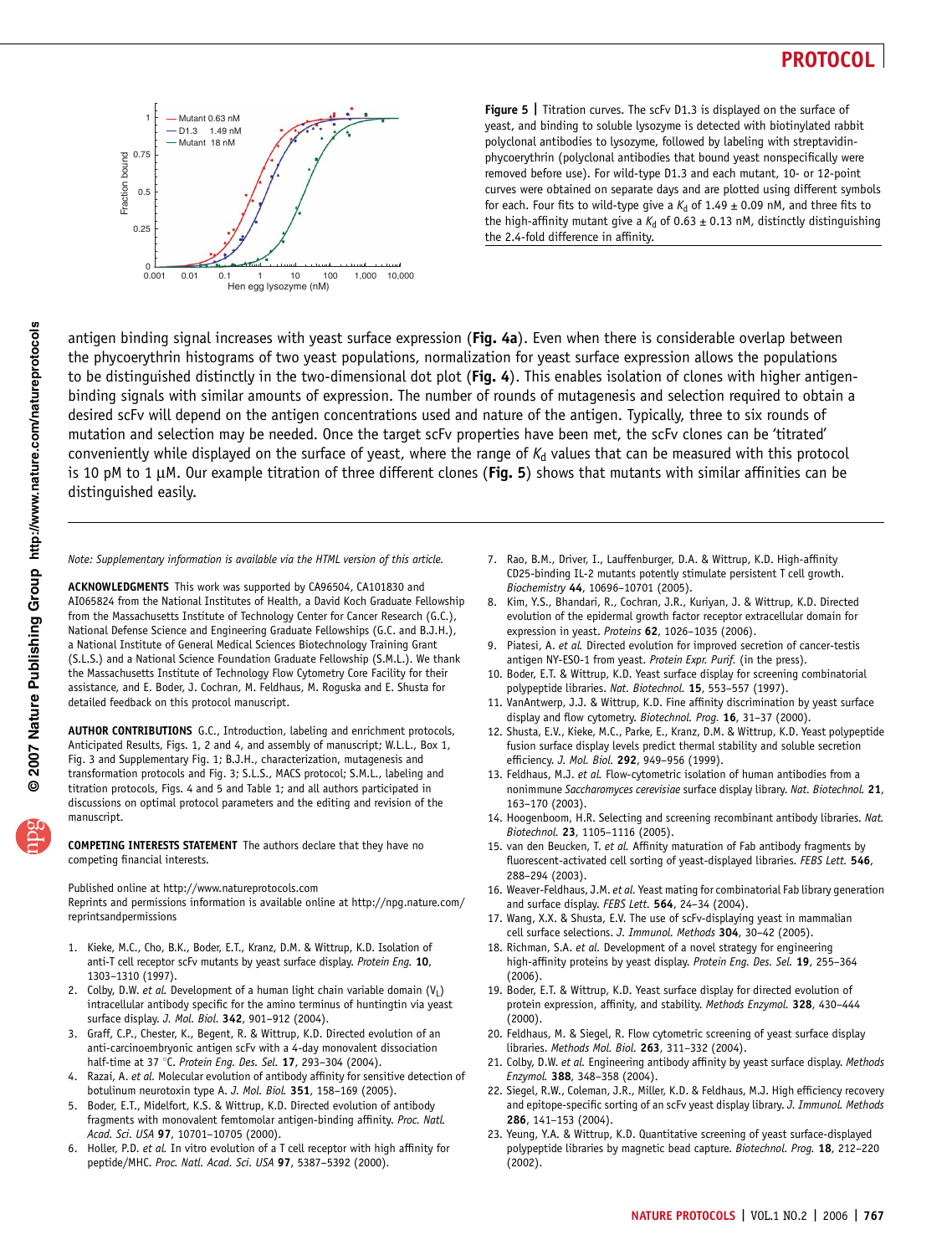- 24. Zaccolo, M., Williams, D.M., Brown, D.M. & Gherardi, E. An approach to random mutagenesis of DNA using mixtures of triphosphate derivatives of nucleoside analogues. J. Mol. Biol. 255, 589–603 (1996).
- 25. Stemmer, W.P. Rapid evolution of a protein in vitro by DNA shuffling. Nature 370, 389–391 (1994).
- 26. Swers, J.S., Kellogg, B.A. & Wittrup, K.D. Shuffled antibody libraries created by in vivo homologous recombination and yeast surface display. Nucleic Acids Res. 32, e36 (2004).
- 27. Chowdhury, P.S. & Wu, H. Tailor-made antibody therapeutics. Methods 36, 11–24 (2005).
- 28. Meilhoc, E., Masson, J.M. & Teissie, J. High efficiency transformation of intact yeast cells by electric field pulses. Bio/Technology 8, 223–227 (1990).
- 29. Gietz, R.D. & Woods, R.A. Transformation of yeast by lithium acetate/singlestranded carrier DNA/polyethylene glycol method. Methods Enzymol. 350, 87–96 (2002).
- 30. Boder, E.T. & Wittrup, K.D. Optimal screening of surface-displayed polypeptide libraries. Biotechnol. Prog. 14, 55–62 (1998).
- 31. Altman, J.D. et al. Phenotypic analysis of antigen-specific T lymphocytes. Science 274, 94–96 (1996).